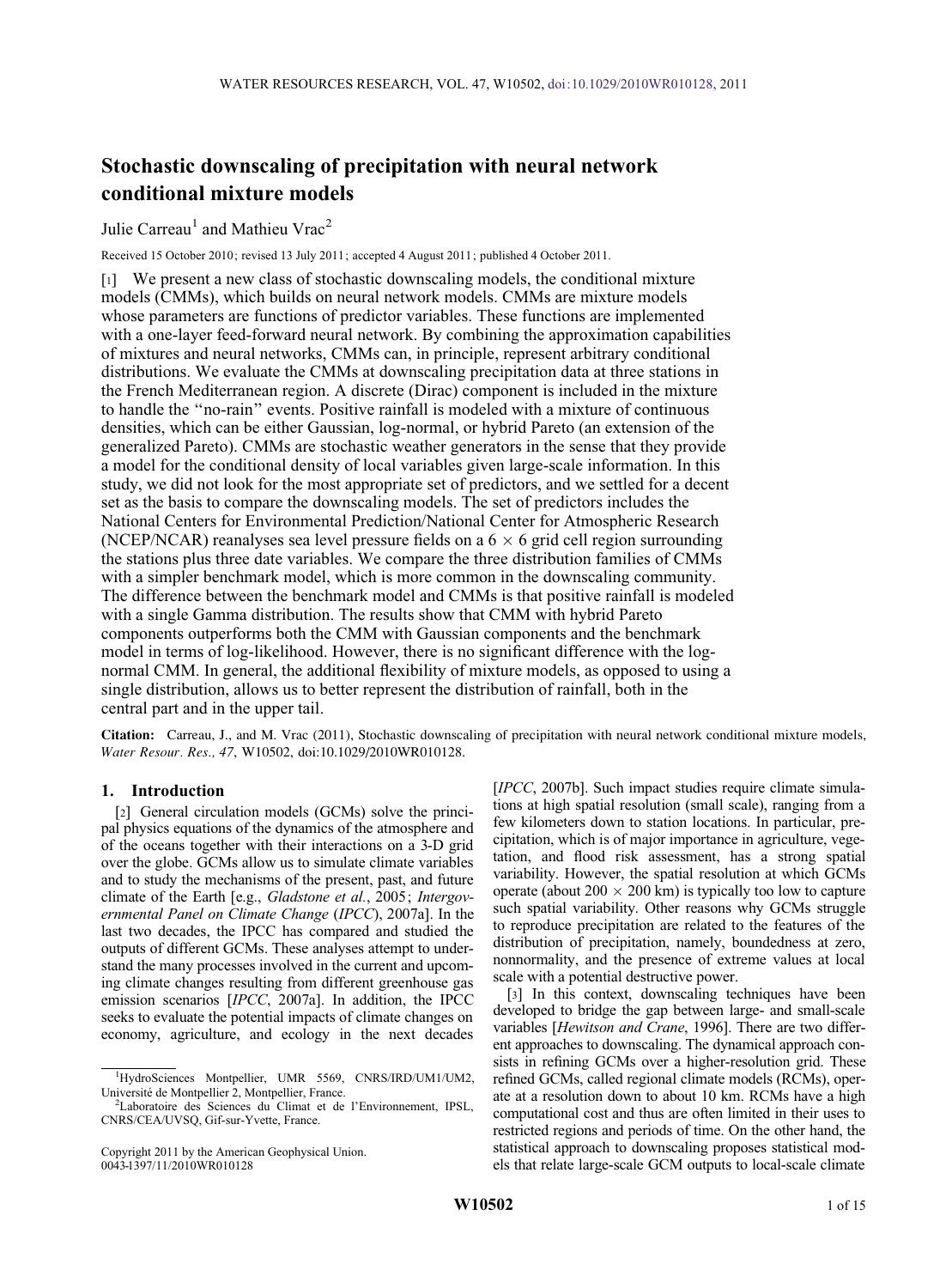variables. These statistical downscaling models (SDMs) are, in general, computationally more tractable and can be easily applied to many GCM runs covering large regions and long time periods. Moreover, SDMs offer a great modeling flexibility that has proved useful, for example, in extreme event modeling [e.g., *Vrac and Naveau*, 2007] and for uncertainty assessment [e.g., *Semenov*, 2007]. SDMs generally borrow from one or more of the following sets of methods: transfer functions, stochastic weather generators, and weather typing [e.g., *Maraun et al.*, 2010]. Transfer functions aim at directly translating large-scale data into local-scale values by performing linear or nonlinear regressions. Given large-scale information  $x$ , the downscaled local response  $y$  is a function  $\hat{y}(x)$ , which usually estimates  $E[Y|\mathbf{X} = x]$  ( $\hat{y}(x)$  could estimate another quantile in the case of quantile regression [e.g., see *Cannon*, 2011; *Friederichs and Hense*, 2007]). Among the regression-based transfer functions, we find linear regression [e.g., *Wigley et al.*, 1990; *Huth*, 2002; *Wilby et al.*, 2002; *Busuioc et al.*, 2008; *Goubanova et al.*, 2010], nonlinear parametric models such as polynomial regression [*Hewitson*, 1994; *Sailor and Li*, 1999], nonparametric regression based on splines, generalized additive models [*Vrac et al.*, 2007b; *Salameh et al.*, 2009], and neural networks [e.g., *Snell et al.*, 2000; *Cannon and Whitfield*, 2002; *Haylock et al.*, 2006; *Huth et al.*, 2008; *Ghosh and Mujumdar*, 2008].

[4] Stochastic weather generators (WGs) provide a way to simulate meteorological variables such as precipitation or temperature on the basis of probability density function (pdf) models [e.g., *Semenov and Barrow*, 1997; *Semenov et al.*, 1998; *Wilks*, 1999]. WGs are calibrated so that the simulated observations reproduce the statistical properties of the corresponding local observations. In a downscaling framework, WGs simulate a local variable *Y* given largescale information *x* by building a model for the conditional distribution  $Y|\mathbf{X} = x$ . To achieve this goal, the parameters of the density model can be seen as functions of some appropriate large-scale information such as American weather regimes [e.g., *Vrac et al.*, 2007a], the North Atlantic Oscillation index [e.g., *Yang et al.*, 2005], or other large-scale climate variables (see *Wilks and Wilby* [1999] for a review). Thus, changes in large-scale variables are transferred into the local-scale density parameters so that the simulated observations evolve accordingly [*Vrac and Naveau*, 2007].

[5] The last set of methods, the weather typing methods, seeks to cluster and classify large-scale atmospheric circulation situations into recurrent weather patterns and assumes that each weather pattern gives rise to similar local-scale meteorological conditions or distributions [e.g., *Huth*, 2001; *Vrac et al.*, 2007c]. Weather typing can serve as a preprocessing step before building transfer functions [e.g., *Huth et al.*, 2008] or weather generators [e.g., *Schnur and Lettenmaier*, 1998; *Vrac et al.*, 2007a; *Vrac and Naveau*, 2007].

[6] Transfer function methods based on neural networks were applied successfully to downscaling [e.g., *Snell et al.*, 2000; *Cannon and Whitfield*, 2002]. They are able to reproduce the nonlinear relationship between large-scale atmospheric data and precipitation [*Hewitson and Crane*, 1996]. However, as regression algorithms, neural networks are limited in the following respects: they underestimate extreme events [*Haylock et al.*, 2006], they provide only pointwise prediction (i.e., no confidence interval or other measure of uncertainty is provided since twice the same input will produce twice the same output), and they cannot account for trends in the variability. In order to enable neural networks to provide probabilistic information, *Williams* [1998] has proposed the following model for rainfall data. The occurrence and the intensity processes are modeled jointly by means of a mixture with a discrete and a continuous component. The discrete component relates to the occurrence process, and the continuous component, which is taken to be a Gamma density, relates to the rainfall intensity process. The parameters of this two-component mixture depend on predictor variables by the functions computed by a neural network. The error function of regression neural networks is the mean-square error, which leads to the estimation of the conditional expectation. In Williams' model, the error function is the conditional log-likelihood of the two-component mixture. In this way, the neural network provides information on the whole distribution of rainfall, not only the conditional expectation. This kind of conditional density model based on a neural network can be seen as a continuous extension of quantile regressions [e.g., *Cannon*, 2011; *Friederichs and Hense*, 2007]. *Williams* [1998] used lagged observations of precipitation as predictor variables to model trend and seasonality of rainfall. Recently, *Haylock et al.* [2006] and *Cawley et al.* [2007] proposed Williams' model as a way for neural networks to model predictive uncertainty in a downscaling application. In the latter, largescale atmospheric variables are taken as predictor variables for the two-component mixture parameters. Such a model belongs to the class of stochastic WGs since it provides a conditional density model of the local variable given largescale information.

[7] In this paper, we extend Williams' model by considering a mixture of distributions rather than a single Gamma distribution to model rainfall intensity. Mixtures are flexible nonparametric density estimators that can account for asymmetric and multimodal distributions [e.g., *Priebe*, 1994; *McLachlan and Peel*, 2000]. Our proposed downscaling model is thus a conditional mixture model (CMM) in which one of the components is discrete to model rainfall occurrence. Mixture parameters are estimated by a single layer feed-forward neural network given predictor variables. We evaluate the performances at modeling rainfall intensity of three CMMs that differ in the type of continuous densities (Gaussian, log-normal, or hybrid Pareto) they use as mixture components. We compare CMMs with the twocomponent conditional mixture from *Williams* [1998] that we use as a benchmark model. We compare these four stochastic models at downscaling precipitation at three rain gauge stations in the French Mediterranean area. The distribution of precipitation is allowed to evolve according to the large-scale atmospheric information in all four stochastic downscaling models. The difference resides in the density model chosen for rainfall intensity. In CMMs, given the state of the atmosphere, described by the predictor variables, precipitation can be in one of several states or regimes, which can be thought of as representing the smaller-scale processes. These regimes are represented by the mixture components.

[8] This paper is structured as follows. Section 2 describes in detail the conditional mixture models. Section 3 presents the precipitation and large-scale data of our downscaling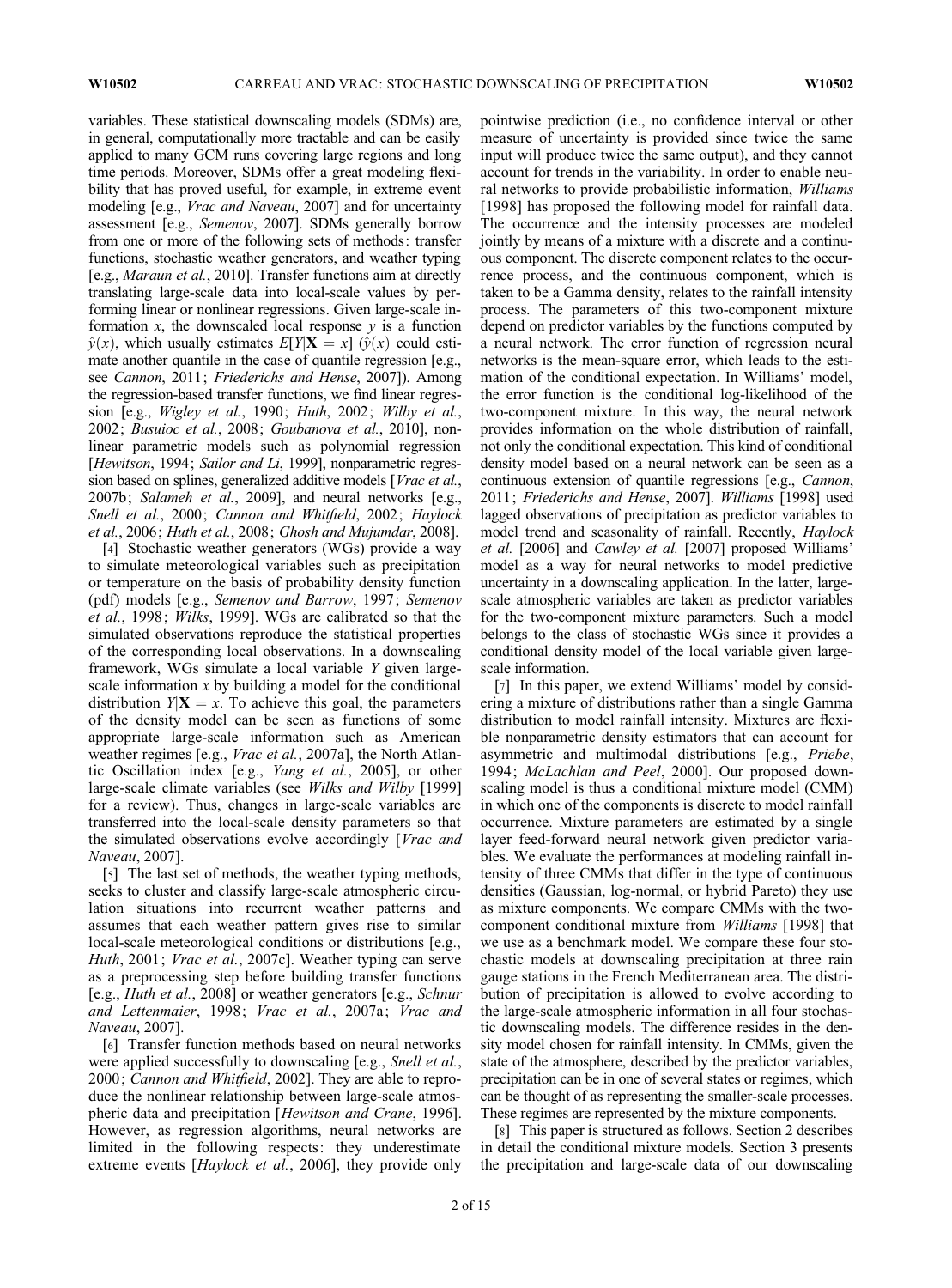application together with the preprocessing, training, and model selection steps. Results in terms of log-likelihood and analyses of conditional quantiles and climatological characteristics of the downscaling application are given in section 4. Section 5 provides discussions and conclusions.

#### **2. Statistical Downscaling Models**

[9] We adopt the following notation. Let *Y* be a random variable representing the precipitation process at a given station and let **X** be a vector of random variables representing the predictors that include large-scale atmospheric information. Lowercase letters *y* and *x* refer to values taken by the corresponding random variables.

# **2.1. Conditional Mixture Models**

[10] Following *Williams* [1998], we consider a mixture with a discrete component to model jointly the occurrence and intensity processes of precipitation:

$$
\phi(y; \psi) = (1 - \alpha)\delta(y) + \alpha\phi_0(y; \psi_0), \tag{1}
$$

where  $\alpha$  is the probability of rain occurrence,  $\delta$  is the Dirac function, which is such that  $\int_{-\infty}^{\infty} f(z) \delta(z-a) dz = f(a)$  and  $\delta(z-a) = 0$  for  $z \neq a$ , and  $\phi_0(\cdot; \psi_0)$  is the density model with parameter  $\psi_0$  for rainfall intensity. Therefore,  $(1 - \alpha)$  $\delta(y)$  handles the "no rain" events while  $\alpha\phi_0(\cdot;\psi_0)$  handles the case of positive rainfall. The parameter vector of the mixture in equation (1) is thus  $\psi = (\alpha, \psi_0)$ . In the work by *Williams* [1998],  $\phi_0(\cdot;\psi_0)$  is the Gamma density. We propose to use mixture models instead:

$$
\phi_0(y; \psi_0) = \sum_{j=1}^m \pi_j f(y; \theta_j),
$$
\n(2)

where  $f(\cdot; \theta_j)$  is a density with parameter vector  $\theta_j$ ,  $\pi_j$  is the weight of component *j*, and  $\psi_0$  is the vector that concatenates all the mixture parameters  $(\pi_1, \ldots, \pi_m, \theta_1, \ldots, \theta_m)$ .

[11] We can take into account the dependence of the distribution of precipitation on predictor variables **x** by considering the parameters of the mixture of equation (1) as functions of  $\mathbf{x} : \psi(\mathbf{x}) = [\alpha(\mathbf{x}), \pi_1(\mathbf{x}), \dots, \pi_m(\mathbf{x}), \theta_1(\mathbf{x}), \dots]$  $\theta_m(\mathbf{x})$ . In the downscaling application, the predictors are large-scale atmospheric variables. In the conditional mixture model, precipitation can be thought of as being in one of several states or regimes given the state of the atmosphere, as represented by the predictor variables. These states are not directly observed. The hidden states could be seen as resulting from subscale processes that are not accounted for by the large-scale atmospheric variables. Each of the hidden states is modeled by a component of the mixture. The mixture weight  $\pi_i(\mathbf{x})$  gives the probability of occurrence of state *j*, and  $f(y; \theta_i(\mathbf{x}))$  is the density of intensity given state *j*. This view of CMMs bears similarities with nonhomogeneous hidden Markov models (NHMMs) [*Bellone et al.*, 2000]. For NHMMs, the hidden state represents a weather pattern and is assumed to follow a firstorder Markov chain whose transition probability depends on the predictors. This is one main difference with CMMs, which capture the serial dependence through the predictor variables exclusively. In NHMMs, the distribution of rainfall in a given hidden state (the so-called emission density) is similar to the component density in the CMMs.

[12] Some authors [e.g., *Hewitson and Crane*, 1996] have shown that the relationship between large-scale atmospheric variables and precipitation is nonlinear. To take this into account, a convenient way to implement the functions in  $\psi(\mathbf{x})$  in the conditional mixture is by means of a one-layer feed-forward neural network [*Bishop*, 1995]. Such neural networks are flexible nonparametric models that can, in principle, approximate any continuous function [see *Hornik*, 1991]. We implemented the feed-forward neural network in a standard way but added an extra linear connection between the input variables and the neural network outputs so that the linear model is a special case of the neural network corresponding to zero hidden units. Let *H* be the number of hidden units. Each hidden unit *h*, with  $h = 1, \ldots, H$ , computes a linear combination of the predictors  $x_i$ , which is then nonlinearly transformed by means of the hyperbolic tangent (tanh):

$$
z_h = \tanh\left(\sum_{i=1}^d \nu_{h,i} x_i + \nu_{h,0}\right),\tag{3}
$$

where  $v_{hi}$  are the input layer weights linking the predictors to the hidden units. Then, a linear combination of the hidden unit activations *zh* plus a linear combination of the predictors (the extra linear connection mentioned above) is transformed by a function *g* in order to ensure range constraint such as positivity:

$$
\psi_j = g \left( \sum_{h=1}^H w_{j,h} z_h + \sum_{i=1}^d \tilde{v}_{j,i} x_i + w_{j,0} \right), \tag{4}
$$

where  $w_{i,h}$  are the hidden unit weights which compute the non-linear part,  $\tilde{v}_{i,i}$  are the linear weights of the extra linear connection and *g* is chosen according to the mixture parameter  $\psi_j$  (see *Carreau and Bengio* [2009b] for more details on the function *g*). Let  $\omega$  represent the neural network weights, i.e.,  $v_{h,i}$  in equation (3) and  $w_{i,h}$  and  $\tilde{v}_{h,i}$  in equation (4). Then the conditional mixture can be written as

$$
\phi_{\omega}(y|x) = \phi(y; \psi_w(\mathbf{x})),\tag{5}
$$

where  $\phi(\cdot; \psi)$  is defined in equation (1) and  $\psi_{\omega}(\mathbf{x})$  emphasizes that the mixture parameters depend on the neural network weights  $\omega$ . Those weights are calibrated by minimizing the negative log-likelihood of the conditional mixture over the training set. The optimization is done with a conjugate gradient descent algorithm, and the gradient is computed with the back-propagation algorithm [*Rumelhart et al.*, 1986]. To avoid local minima, the optimization is restarted several times from different initial values of the neural network weights, and the weights leading to the lowest training error are kept. Depending on the type of CMMs and on the data set, three to five restarts seem to be enough. This procedure helps to stabilize the optimization and hence the performance of each model. The complexity level of the conditional mixture, that is, its degree of adaptiveness, is controlled by both the number of hidden units of the neural network and the number of components of the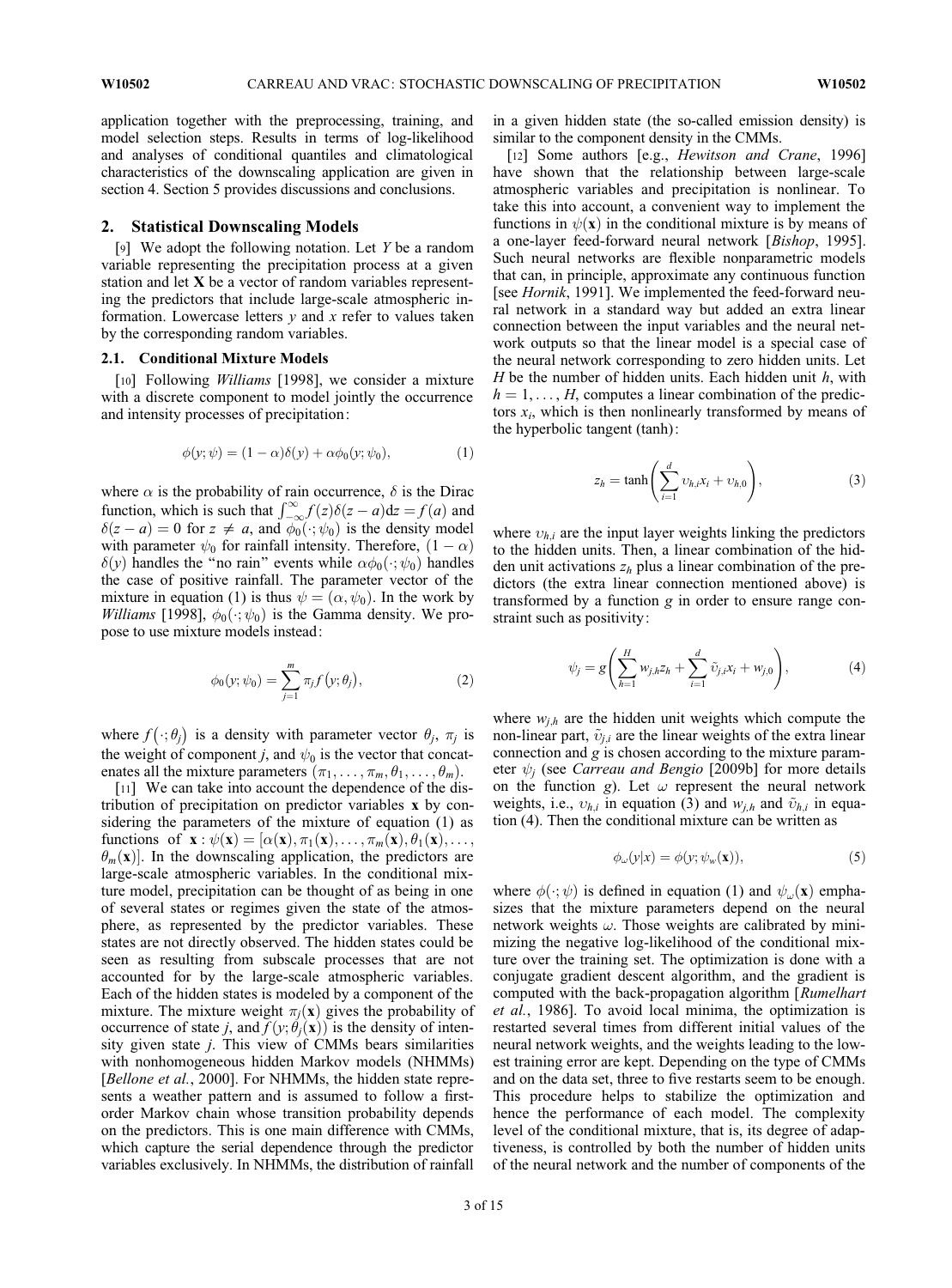mixture. Those are called hyperparameters. The hyperparameters have to be carefully selected in order to trade off bias (the model misfit with respect to the data) and variance (also called overfitting or learning by heart). This can be done by selecting the number of hidden units and components via the so-called cross-validation method, which will be described in section 3.2.

#### **2.2. Three Families of CMMs**

[13] We evaluate three conditional mixture models, all with a discrete component, which differ in the type of mixture components (i.e.,  $f(\cdot;\theta_j)$  in equation (2)) and compare them with the two-component conditional mixture from *Williams* [1998]. We took Gaussian, log-normal, and hybrid Pareto as mixture components. Since the intensity of rain is strictly positive, we ensure that the Gaussian and the hybrid Pareto mixtures have only positive density on the positive axis by truncation:

$$
\phi_0(y; \psi_0) = \begin{cases} \tilde{\phi}_0(y; \psi_0) / \left[ 1 - \tilde{\Phi}_0(0; \psi_0) \right] & \text{if } y < 0 \\ 0 & \text{otherwise} \end{cases}
$$
 (6)

where  $\tilde{\phi}_0(\cdot;\psi_0)$  is either the Gaussian or the hybrid Pareto mixture and  $\tilde{\Phi}_0(\cdot;\psi_0)$  is the corresponding cumulative distribution function. The conditional Gaussian mixture was initially presented by *Bishop* [1994]. It combines the approximation capabilities of neural networks and mixture models and can, in principle, represent arbitrary conditional distributions. This motivates the use of conditional Gaussian mixtures to model rainfall intensity. However, when the data set is small and the distribution is heavy tailed, Gaussian mixtures might underestimate the upper tail of the distribution [*Carreau and Bengio*, 2009a]. Since precipitation in the French Mediterranean area where the rain gauges are located is typically heavy tailed [*Delrieu et al.*, 2005], we also considered conditional mixtures with lognormal and hybrid Pareto [*Carreau and Bengio*, 2009a] components. The log-normal density is often employed to model positive intensities of precipitation [see, e.g., *Cho et al.*, 2004]. Indeed, the shape of the log-normal distribution, i.e., its asymmetry and its support on the positive axis, is more suited to model precipitation data. Also, log-normal mixtures are often considered to model moderately heavy tailed data [*McNeil*, 1997; *Frigessi et al.*, 2002]. However, the log-normal might suffer from the same difficulty to model heavy-tailed distribution as the Gaussian. This is because, like the Gaussian, the log-normal tail eventually decreases exponentially fast, whereas the heavy-tailed distribution decreases polynomially fast [*Embrechts et al.*, 1997]. So we propose the hybrid Pareto as a mixture component to explicitly take extreme observations into account. The generalized Pareto distribution (GPD) has been put forward as a model that can approximate all kinds of tails (exponential, polynomial, and finite) [*Pickands*, 1975]. The GPD is designed to model only large observations. The hybrid Pareto provides a smooth extension of the GPD to the whole real axis and makes possible seamless inclusion of the GPD in a mixture while inheriting its tail approximation properties. Another way to include the GPD into a mixture model in a downscaling application was proposed by *Vrac and Naveau* [2007].

[14] The hybrid Pareto is made of a Gaussian stitched together with a generalized Pareto so as to ensure continuity of the density and of its derivative [*Carreau and Bengio*, 2009a]. The hybrid Pareto density is given by

$$
h(y; \mu, \sigma, \xi) = \begin{cases} f(y; \mu, \sigma) / \gamma & \text{if } y \le u \\ g(y - u; \xi, \beta) / \gamma & \text{otherwise} \end{cases} \tag{7}
$$

where  $f(y; \mu, \sigma)$  is the Gaussian density with parameters  $\mu \in \mathbb{R}$  and  $\sigma > 0$ ,  $u \in \mathbb{R}$  is the junction point or threshold,<br>  $\gamma = 1 + \int_{-\infty}^{\alpha} f(y; \mu, \sigma) dy$  is the normalization factor, and  $g(y - u; \xi, \beta)$  is the generalized Pareto density with scale parameter  $\beta > 0$  and tail index parameter  $\xi \in \mathbb{R}$ :

$$
g(y - u; \xi, \beta) = \begin{cases} \frac{1}{\beta} \left( 1 + \frac{\xi}{\beta} (y - u) \right) & \text{if } \xi \neq 0\\ \frac{1}{\beta} \exp\left( -\frac{y - u}{\beta} \right) & \text{if } \xi = 0 \end{cases}
$$
 (8)

In addition to the location and scale parameters  $\mu$  and  $\sigma$  of the Gaussian, the hybrid Pareto has a third parameter, the tail index  $\xi$ , which characterizes the heaviness of the tail of the distribution. Positive  $\xi$  indicates a polynomially decreasing tail, i.e., a heavy tail; the tail is called exponential or light when  $\xi = 0$  and is called finite for negative  $\xi$ . Since precipitation in the French Mediterranean area where the rain gauges are located is typically heavy tailed [*Delrieu et al.*, 2005], we will focus on  $\xi > 0$  for the hybrid Pareto tail index parameter. Because of the continuity constraints, the junction point *u* and the scale parameter of the GPD  $\beta$ are functions of  $\xi$ ,  $\mu$ , and  $\sigma$ . Note that, by construction, the hybrid Pareto inherits the tail approximation property of the generalized Pareto. The tail heaviness of a mixture of hybrid Pareto is driven by the component with the heaviest tail. The tail index that characterizes the mixture is then given by  $\xi^* = \max_j \xi_j$ , where  $\xi_j$  denotes the tail index parameter of component *j*. In the conditional case, the tail index depends on the predictor variables  $\xi^*(x) = \max_j \xi_j(x)$ . In our downscaling application, it means that the behavior of the tail of the distribution of the precipitation process is allowed to vary with regard to the large-scale atmospheric conditions. *Carreau and Bengio* [2009a, 2009b] have shown that in most cases, the hybrid Pareto mixture, conditional or not, is able to provide a decent estimator of the tail index of the data. It is more challenging in the case of conditional density estimation because of the introduction of large uncertainties in the tail index estimation [*Friederichs*, 2010]. For this reason, a penalty term to control the tail index parameter estimation within a hybrid Pareto mixture was proposed by *Carreau et al.* [2009].

#### **2.3. Penalty Term for Tail Index Estimation**

[15] Introducing a penalty term is similar to the approach taken by *Coles and Dixon* [1999]. They argued, by analogy with the probability weighted moment (PWM) estimator [*Hosking et al.*, 1985], that the performance of the maximum likelihood estimator (MLE) in small samples could be improved by imposing a restriction similar to  $\xi < 1$ (which implies that the expectation is finite). This assumption leads to a reduced variance of the PWM estimator at the cost of a negative bias [*Coles and Dixon*, 1999]. *Coles*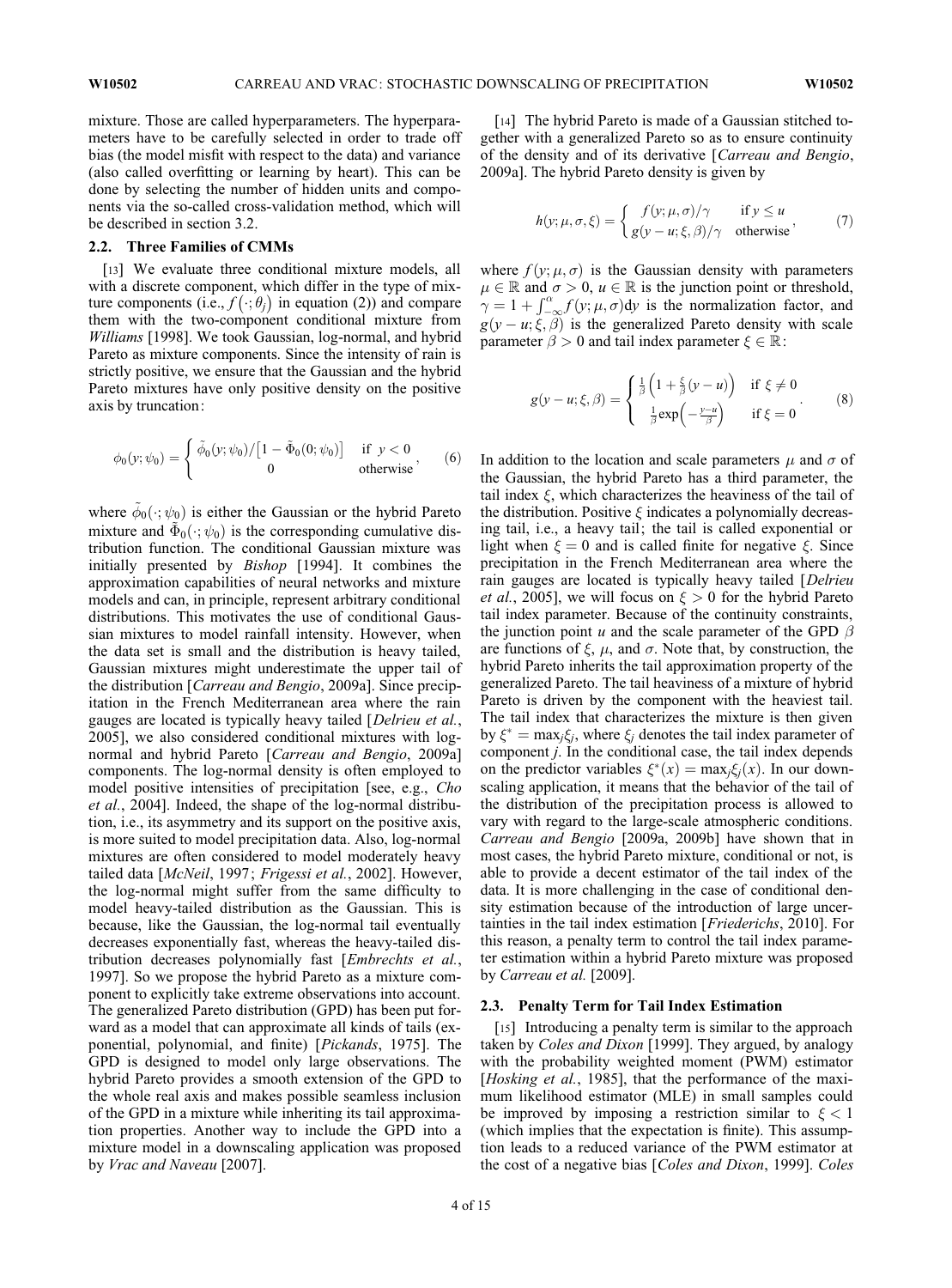*and Dixon* [1999] show that adding a penalty that enforces a similar prior assumption into the MLE leads to similar improvement of the MLE estimator.

[16] The penalty designed for the hybrid Pareto mixture is based on the following assumptions. One or a few components should have tail index parameters high enough to model the upper tail of precipitation data correctly. On the other hand, most components should have their tail index parameters close to zero and be dedicated to modeling the central part of the distribution. Previous studies [e.g., *Gardes and Girard*, 2010] lead us to assume that the conditional tail index  $\xi^*(x)$  in the region where the studied rain gauges are located varies between 0.16 and 0.26. We thus suggest penalizing the log-likelihood of the hybrid Pareto mixture according to a density, examples of which are shown in Figure 1. This density has one mode at zero (for the majority of components with light tail indexes that are expected to model the central part of the distribution) and a second mode at 0.2 that covers the interval  $[0.16, 0.26]$ (for the few components that are expected to model the upper tail of rainfall distribution.) The bimodal densities of Figure 1 are given by a two-component mixture made of an exponential and a Gaussian:

$$
p(\xi; \eta, \rho) = \eta \exp\{-\eta x\}/2 + \exp\{-(\xi - 0.2)^2/(2\rho^2)\}/(2\sqrt{2\pi\rho}),
$$
(9)

where  $\eta$  and  $\rho$  are the parameters of the exponential and the standard deviation of the Gaussian, respectively. The exponential puts one mode at zero while the Gaussian is centered at 0.2. The estimation then consists in maximizing a



**Figure 1.** Three examples of bimodal density that reflect our prior assumptions regarding the tail index parameters of the hybrid Pareto mixture in the downscaling application. Most components are assumed to have tail index parameters values near zero (the first mode of the density) to model the central part of the distribution, and some tail index parameters take values near 0.2 (the second mode) to model the upper tail of the distribution.

penalized log-likelihood obtained by adding the logarithm of the bimodal density to the usual log-likelihood. In practice, for the conditional mixture, the neural network weights  $\omega$  are found by minimizing

$$
\mathcal{L}(\omega) = -\sum_{i=1}^n \log[\phi_\omega(y_i|\mathbf{x}_i)] - \frac{\lambda}{nm} \sum_{i=1}^n \sum_{j=1}^m \log p(\xi_{ij}; \eta, \rho),
$$

where *n* is the number of observations, *m* is the number of mixture components,  $\phi_{\omega}(y_i|\mathbf{x}_i)$  is the conditional mixture defined in equation (5), evaluated at point *i*,  $p(\xi_{i,j}; \eta, \rho)$  is the bimodal density defined in equation (9) with  $\xi_{i,j} =$  $\xi_j(\mathbf{x}_i, \omega)$ , and  $\lambda$  controls the trade-off between minimizing the negative log-likelihood and the penalty. The penalty term introduces extra hyperparameters, namely,  $\lambda$ ,  $\eta$ , and  $\rho$ . These hyperparameters will be chosen by cross-validation; see section 3.2. As  $\eta$  and  $\rho$  influence the range of values taken by the tail index parameters of the mixture, we restrict these hyperparameters to vary as follows:  $\eta \in \{60, 20\}$  and  $\rho \in \{0.02, 0.03, 0.05\}$ . This gives the possibility for the penalty to adapt to the rain gauge–specific tail behavior without letting the tail index parameters take unrealistic values.

# **3. Data Sets and Calibration of the Models**

# **3.1. Large- and Local-Scale Data**

[17] The local-scale data are precipitation from three rain gauge stations: Orange, Sète, and Le Massegros. These stations are located in the Cévennes-Vivarais region, which is part of the French Mediterranean area. Because of the Mediterranean influence and of the mountainous back country, the Cévennes-Vivarais region is well known for intense rain events, especially in the fall [*Delrieu et al.*, 2005]. For each rain gauge, we have daily rainfall measurements over 46 years (from 1 January 1959 to 31 December 2004) extracted from the European Climate Assessment & Dataset (ECA&D [*Klein Tank et al.*, 2002]). Precipitation values smaller than 1 mm are set to zero in order to discard values possibly resulting from measurement error.

[18] In this work, we did not seek the best set of predictors to drive the downscaling models. Our goal is to illustrate and compare the performances and advantages of the four downscaling models. For this, we selected a set of predictors with a decent predictive power to drive all four downscaling models, including the benchmark two-component model, so that the comparison among models is fair. Although many largescale atmospheric variables are relevant to downscale precipitation, we only include the sea level pressure (SLP) field because it has been shown to be a good predictor of precipitation [e.g., *González-Rouco et al.*, 2000]. We selected a subset of the SLP field from the National Centers for Environmental Prediction/National Center for Atmospheric Research (NCEP/NCAR) reanalysis data [*Kalnay et al.*, 1996]. We decided to use a simple geometry (a rectangle of reanalysis grid cells centered on the rain gauges) and then proceeded by trial and error to select the size of the rectangle. We found a  $6 \times 6$  grid to be a reasonable choice to provide large enough regional information in order to capture the relevant large-scale synoptic information.

[19] In addition to the SLP reanalysis data, we include as predictors three date variables representing the year, the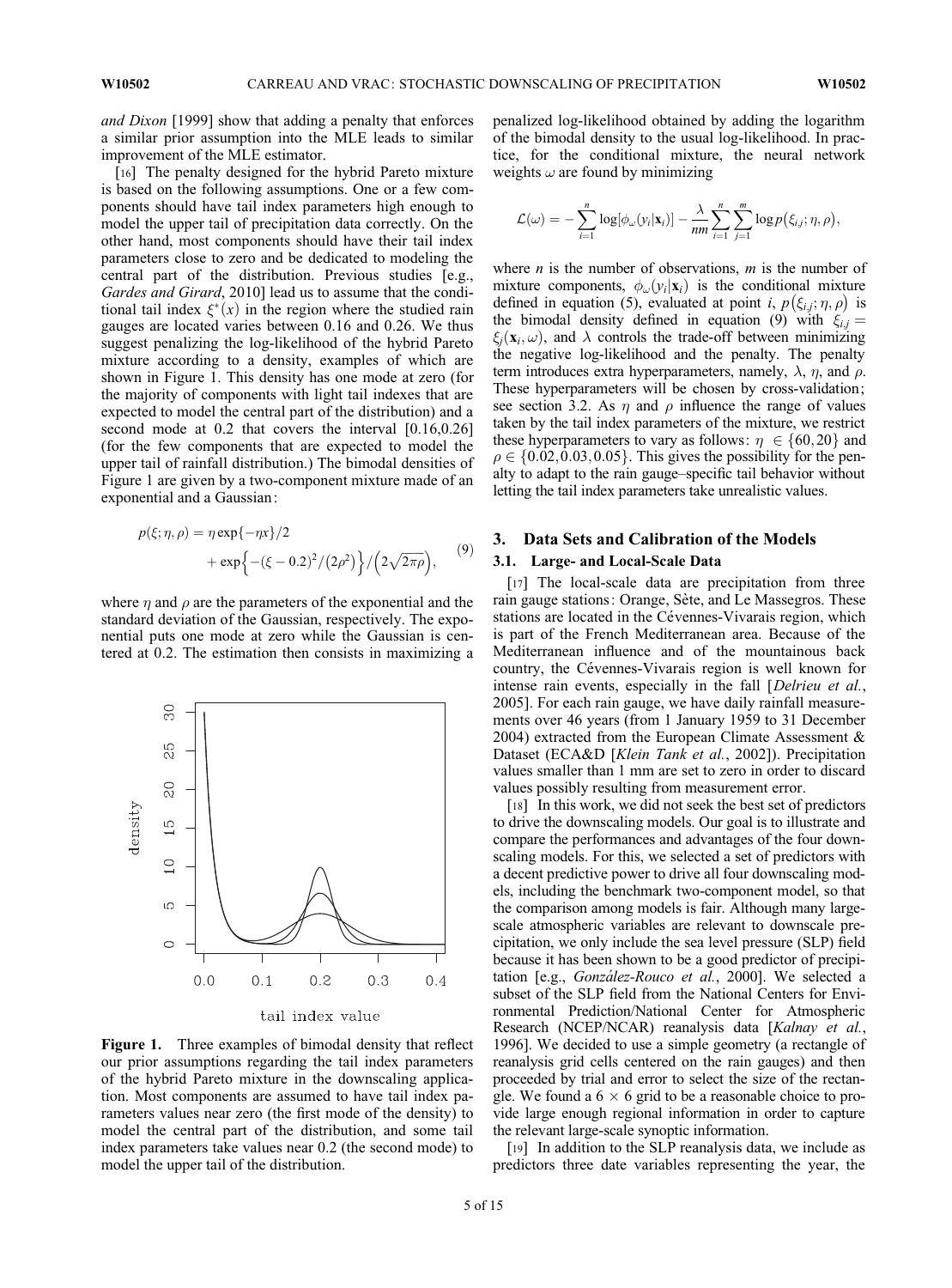month, and the week of an observation. The year variable encodes the year as the difference with a reference year (here 1970). This allows us to model a potential trend. The month variable is built from the circular difference with the month of January: this difference goes from zero (January) to six (July) and decreases again to 1 (December). The same kind of computation is done to produce the week variable, but the circular difference operation is taken over 52 weeks. The circular differences are then smoothed in order to have continuous variables in the range [0,1]. These circular difference variables (see *Carreau et al.* [2009] for another application of the date variables) are an alternative to using sine and cosine [see *Williams*, 1998] in order to provide a way for the conditional mixtures to characterize seasonality in the distribution of precipitation.

[20] Seasonal signals might be present both in the SLP and the date variables. Therefore, although we are aware that a more classical application of principal component analysis (PCA) [*Jolliffe*, 1986] would separate the treatment of these two kind of variables, we apply PCA on all 39 initial variables (36 SLP plus 3 date variables). Our use of PCA serves merely to reduce dimensionality and remove redundancy among the predictors. The observed predictors are centered and scaled before the application of PCA in order to ensure that their values are in the same range. We extract the four principal components in order to keep 90% of the variance of the data. The four projected predictors are further standardized to have zero mean and unit standard deviation (this preprocessing is required to facilitate the training of neural networks).

#### **3.2. Training and Hyperparameter Selection**

[21] Training refers to the optimization of the parameters of the downscaling models (in all four cases, the neural network weights) with respect to an error function that measures the misfit between the model and a data set, called the training set. The error function is chosen according to the task at hand. Since we deal here with conditional density estimation, the error function is the conditional negative log-likelihood (eventually with a penalty term). Hyperparameters, such as the number of hidden units, control the complexity level of an algorithm, which often is proportional to the number of parameters. The higher the complexity level is, the better the fit of the model to the training set becomes. Therefore, hyperparameters cannot be selected by minimizing the error function on the training set. Theoretically, the optimal hyperparameters should minimize simultaneously bias (the model misfit) and variance (also called overfitting). In practice, since the underlying process is unknown, bias and variance have to be estimated. This can be achieved with the cross-validation procedure [*Bishop*, 1995], which computes an estimation of the validation error (the value of the error function on data that are not used for training). The validation error can be decomposed into a sum of bias plus variance and some noise (the residual part of the error that cannot be fit). Let's define a set  $H$  that contains possible values from which to choose the hyperparameters. We implemented a fivefold cross-validation as follows.

[22] 1. Split the training set into five subsets, called folds:  $L_1, \ldots, L_5$ .

[23] 2. Leave one of the folds,  $L_k$ , aside.

[24] 3. For each  $h \in H$ , train the model (i.e., determine its parameters given  $h \in H$ ) on the four remaining folds.

[25] 4. Evaluate the error function  $E_k(h)$  (the conditional negative log-likelihood) on the left-aside fold *Lk*.

[26] 5. Return to step 2 until all fives are left aside in turn.

[27] 6. Select the best hyperparameter:  $h^* = \arg$  $\min_h \sum_{k=1}^5 E_k(h)$ .

[28] For the benchmark Gamma conditional model, the only hyperparameter is the number of hidden units. For the conditional mixtures described in sections 2.1 and 2.2, there is a second hyperparameter, which is the number of mixture components. For the hybrid Pareto conditional mixture, there are three additional hyperparameters for the penalty term. The number of hidden units are chosen in the set  $\{0,2,4,8\}$ , where zero hidden units means that only a linear function is computed by the hidden layer of the neural network, and the number of mixture components is chosen among  $\{1,2,4,8\}$ . The penalty hyperparameters of the hybrid Pareto CMMs vary as follows:  $\lambda \in \{0, 1, 10, 20, \ldots\}$ 60,100,  $\eta \in \{60, 120\}$ , and  $\rho \in \{0.02, 0.03, 0.05\}$ . Therefore, in the cross-validation procedure, we choose among four hyperparameters for the benchmark model, 16 combinations for the Gaussian and log-normal CMMs, and 576 combinations for the hybrid Pareto CMM. For this last model, hyperparameter selection takes about 3 days of computation time on a single CPU.

[29] The 46 year data set is split into a training set of 25 years (from 1 January 1959 to 31 December 1983) and a test set of 21 years (from 1 January 1984 to 31 December 2004). The training set is first used to select the hyperparameters of each SDM with the fivefold cross-validation method. Once the hyperparameters are selected, each model is trained anew on the whole training set. The test set serves exclusively for comparison and evaluation of the SDMs.

# **4. Results and Analyses**

### **4.1. Global Comparisons**

[30] The hybrid Pareto conditional mixture is the most complex model and requires careful and longer training to address properly the issue of conditional tail index estimation. In order to determine if using such a model is justified by the data, we first compare the other three downscaling models in terms of average of differences in conditional log-likelihood with the hybrid Pareto CMM on the test set:

$$
\frac{1}{n}\sum_{i=1}^{n}\left[\log\phi_{\omega}^{h}(y_{i}|x_{i})-\log\phi_{\omega}(y_{i}|x_{i})\right],\tag{10}
$$

where  $\phi_{\omega}^{h}(y_i|x_i)$  is the hybrid Pareto CMM density and  $\phi_{\omega}(y_i|x_i)$  is the density of one of the other three models. Positive values indicate that the hybrid Pareto CMM performs better. The evaluation of the performances (or differences in performance) on the test set provides a fair way to compare models even if the number of parameters might vary across models. The risk of overfitting resulting from too many parameters is implicitly taken into account because the performances are evaluated on new data, which did not serve for training or hyperparameter selection. Therefore, we do not need to introduce a penalty term for the number of parameters in the model, as is the case in popular fit criteria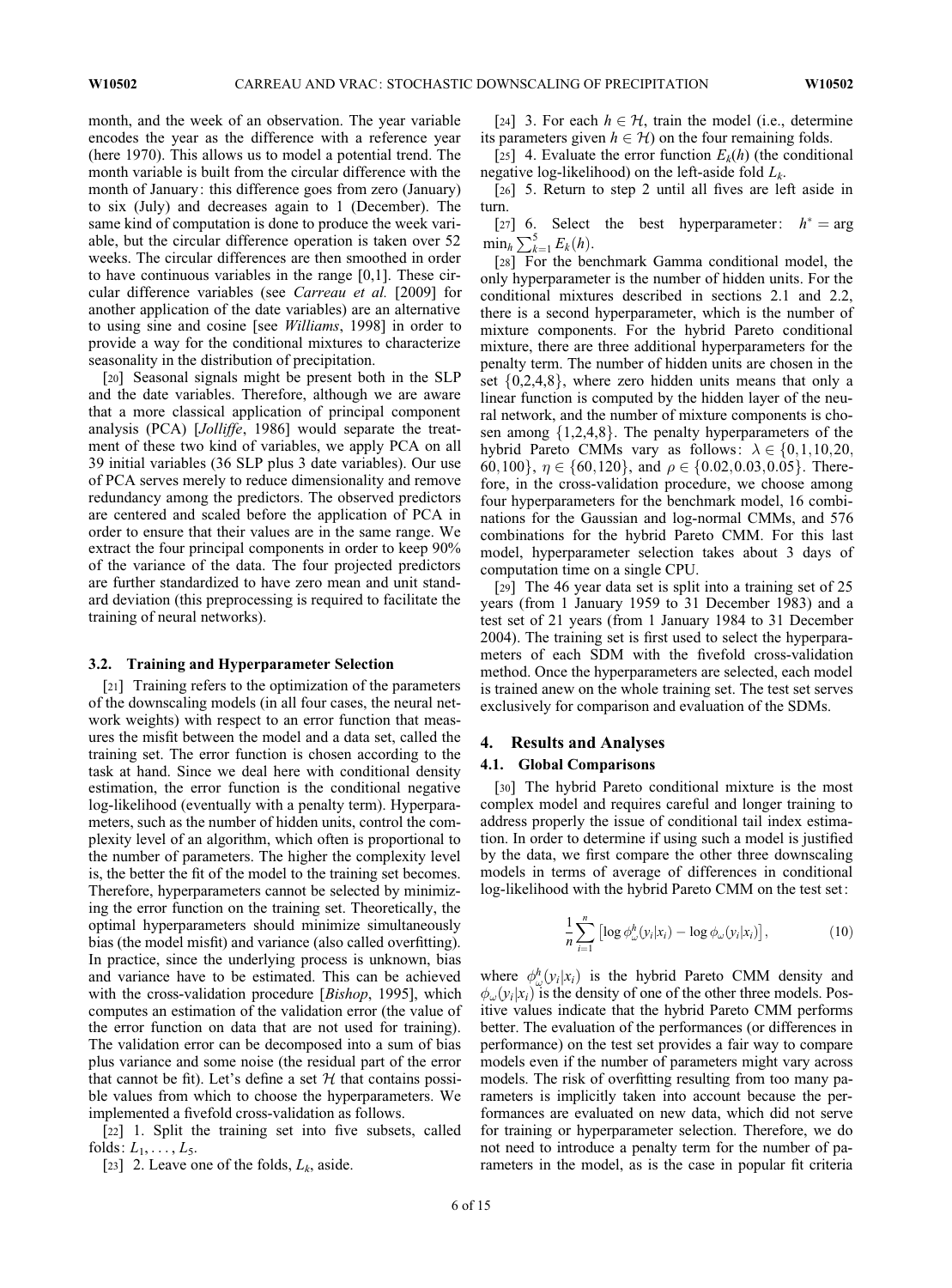**Table 1.** Hyperparameters Selected via Cross-Validation for the Three Rain Gauge Stations for Conditional Mixture Models by Type of Components<sup>a</sup>

|                                   | Hybrid Pareto             | Gaussian               | Log-normal | Benchmark |
|-----------------------------------|---------------------------|------------------------|------------|-----------|
| (h, m)<br>$(\lambda, \eta, \rho)$ | (2, 2)<br>(20, 120, 0.03) | Orange<br>(0, 4)       | (2, 2)     | $h=2$     |
| (h, m)<br>$(\lambda, \eta, \rho)$ | (2, 2)<br>(20, 120, 0.05) | Sète<br>(0, 8)         | (2, 2)     | $h=2$     |
| (h, m)<br>$(\lambda, \eta, \rho)$ | (2, 4)<br>(10, 60, 0.03)  | Le Massegros<br>(4, 4) | (2, 2)     | $h=4$     |

<sup>a</sup>The hyperparameters are the number of hidden units and of components selected  $(h, m)$  and penalty parameters  $(\lambda, \eta, \rho)$  for hybrid Pareto conditional mixtures. The only hyperparameter for the benchmark model is the number of hidden units *h*.

such as the Bayesian information criterion [*Schwarz*, 1978], which are measured on the training set.

[31] Table 1 presents the hyperparameters selected by fivefold cross-validation on the training set for the four downscaling models. Table 2 shows the average of differences in conditional log-likelihood on the test set along with standard errors for the three competing models (Gaussian CMM, log-normal CMM, and Gamma benchmark) on the three rain gauge stations. The cases where the hybrid Pareto CMM performed significantly better are in bold. We see that the hybrid Pareto outperforms the Gaussian CMM and the Gamma benchmark on all three stations. However, we cannot really distinguish the hybrid Pareto CMM from the log-normal CMM on the basis of this criterion. It is not so surprising that log-normal CMMs have a good performance because the data set is fairly large (which helps training) and the asymmetry and positive support of the log-normal are well suited to model rainfall data.

[32] We illustrate the forthcoming analyses on the Orange station only since the two other stations provide similar insights into the differences between SDMs. We computed the mixture parameters corresponding to the predictors on the test set and then randomly generated precipitation data according to the conditional mixture parameters. This gives us realizations of the precipitation process according to each SDM over the test set. We repeated this a thousand times. To visually assess how realistic a model is at reproducing the precipitation process, we looked at QQ-plots (on logarithmic scale) of the simulated values against the observations in the test set for values greater than 1 mm. This is illustrated in Figure 2 for the hybrid Pareto CMM (the other two CMMs are not shown because they are similar) and the benchmark model. Models that are in accordance with the data should be close to the diagonal line. We see that the benchmark model is less apt at modeling both the central part (overestimation) and the upper part (underestimation) of the distribution.

[33] For each of the 1000 generated time series, we computed the frequency of wet and dry spells of at least *k* days. These frequency counts were then normalized to obtain proportions. We took the 5% and 95% empirical quantiles over the 1000 replications for each spell length. We also computed the proportion of wet and dry spells of at least *k* days from the test data. The resulting wet and dry spell confidence intervals together with the spells computed from the observations are compared on the logarithmic scale in Figure 3 for the hybrid Pareto CMM and the benchmark model, with the other two CMMs giving almost identical results. From these wet and dry spell plots, we can conclude that the separate modeling of the occurrence process (for both CMMs and the benchmark model) by means of the discrete mixture component allows us to capture most of the serial dependence, although the shortest wet spell (2 and 3 days) probabilities are slightly underestimated. This dependence is taken into account implicitly by the neural network, which estimates rainfall probability given the predictor variables. Serial dependence could also be explicitly taken into account by including lagged observations in the predictor variables.

[34] As shown in this section, there is a significant gain (in terms of log-likelihood and through the analyses of the QQ-plots) from using a mixture model instead of a single Gamma distribution to model rainfall intensity. In the following analyses, we thus focus on the hybrid Pareto and log-normal CMMs, which are the most likely models for our downscaling application.

#### **4.2. Seasonal Cycles**

[35] In this section, we analyze climatologies on the Orange test set. For each day of the 21 years in the test set, we computed the 99% quantile  $y_{0.99}(\mathbf{x})$  and the rain probability  $\alpha(x)$  according to the SDMs. Then, for each of the 365 days of the generic year (or 366 considering leap years), we estimated empirical quantiles of levels 5%, 50%, and 95% from the 21 values of  $y_{0.99}(\mathbf{x})$  and  $\alpha(x)$  computed from the models. In order to compare the SDMs with the observations, we also computed the empirical 99% quantile from the test data for each day of the 365/366 days of the year and the proportion of rainy days. For CMMs, conditional quantiles are obtained by solving numerically the following equation for  $y_p$ :  $\Phi_{\omega}(y_p|\mathbf{x}) = p$ , where  $p \in [0,1]$  is the quan-Equation for  $y_p$ ,  $\Psi_{\omega}(y_p|\mathbf{x}) = p$ , where  $p \in [0, 1]$  is the distribution tile level (i.e., a probability) and  $\Phi_{\omega}(y_p|\mathbf{x})$  is the distribution function associated with the conditional mixture in equation (5). Note that  $y_p$  is equal to zero for all  $p < 1 - \alpha(x)$ , the

**Table 2.** Average Differences in Log-Likelihood on the Test Set for the Three Rain Gauge Stations Between the Hybrid Pareto CMM and the Other Models<sup>a</sup>

|                | Gaussian                               | Log-normal                                   | <b>Benchmark</b>                       |  |
|----------------|----------------------------------------|----------------------------------------------|----------------------------------------|--|
| Orange<br>Sète | 0.02146(0.003139)<br>0.01595(0.003034) | 0.0022512(0.001910)<br>$-0.003530(0.001647)$ | 0.02275(0.002866)<br>0.01847(0.002690) |  |
| Le Massegros   | 0.01948(0.006671)                      | $-0.004606(0.002121)$                        | 0.02068(0.003005)                      |  |

<sup>a</sup>Standard errors are given in parentheses. Positive numbers indicate that the hybrid Pareto CMM performed better. Significant differences are in bold.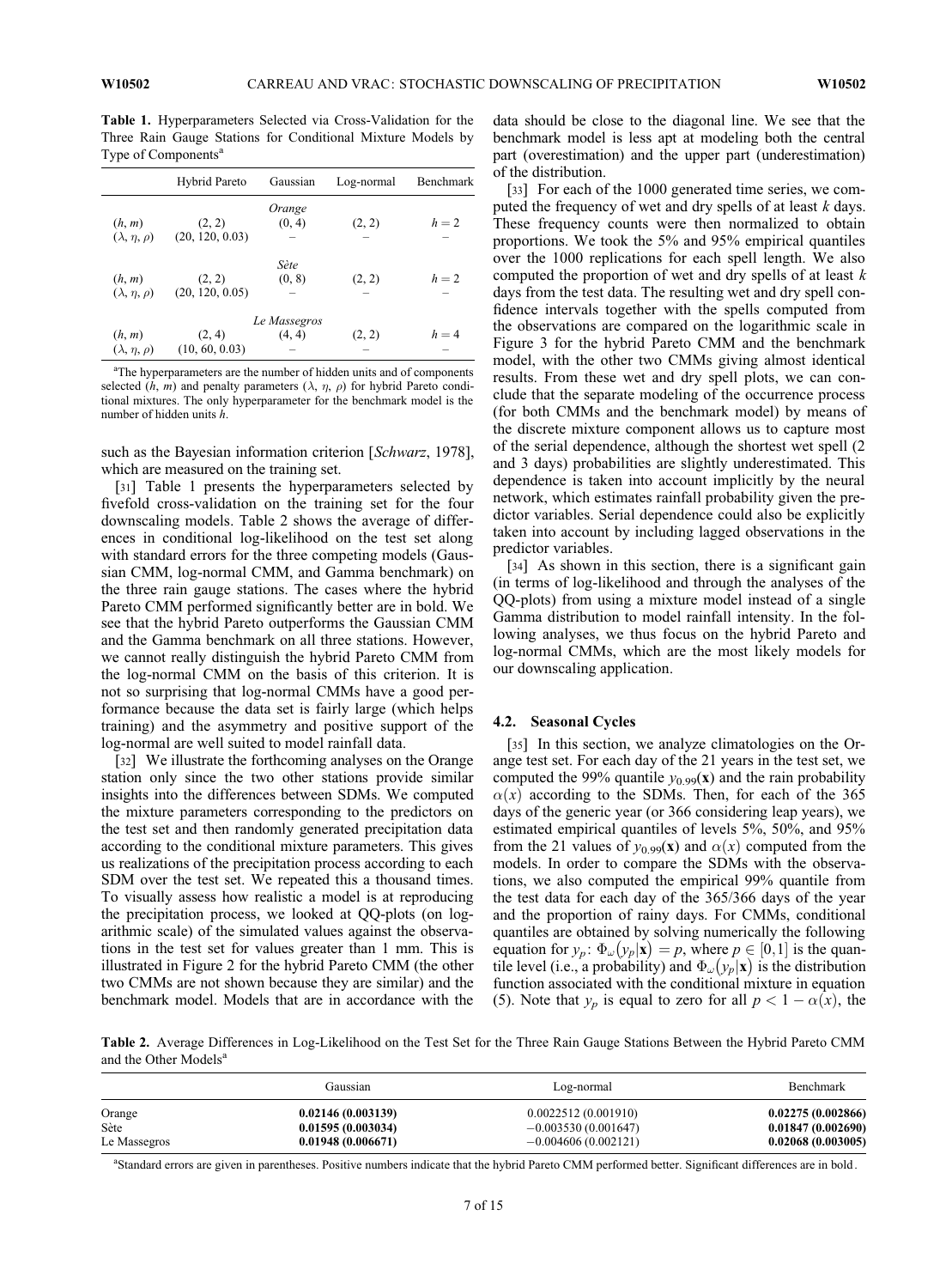

**Figure 2.** QQ-plots on a logarithmic scale of the simulated precipitation versus observations  $>1$  mm on the Orange test set for (left) the hybrid Pareto conditional mixture and (right) the benchmark model. The horizontal lines are the empirical unconditional quantiles from observations of the test set.

no-rain probability, since in that case  $y_p$  falls in the discrete part of the distribution.

[36] Figure 4 shows the daily seasonal cycle of the rain probability and the daily seasonal cycle of the 99% conditional quantile for the Orange test data. The black line is the climatology computed from the observations in the test set: in Figure 4 (left), this is the proportion of rainy days, whereas in Figure 4 (right) it is the empirical 99% quantile. The gray band is the 90% confidence interval based on the empirical quantiles of 5% and 95% levels computed from the hybrid Pareto CMM, and the white line corresponds to the empirical median. In Figure 4 (left), the empirical quantiles are estimated from the 21 modeled conditional probabilities of rain  $\alpha(x)$  per day, and in Figure 4 (right) they are estimated on the 21 modeled conditional quantiles of the 99% level,  $y_{0.99}(\mathbf{x})$ , per day. It is not meaningful to look at more central conditional quantiles because of the presence of the discrete component, which makes these conditional quantiles hard to interpret. From Figure 4 (left), we can identify two seasonal modes, around March (month 3) and October (month 10), which translates into higher probabilities of rain around these two months, while summer (i.e., around July) presents smaller probabilities of rain. This is in agreement with the observations over the test set, showing the same features. Regarding the 99% quantile in Figure 4 (right), the picture is a bit less clear, but we can nevertheless identify two modes in the median (white line) just after March and around fall (months 9 and 10). Larger rainfall amounts are thus expected in spring and fall. The climatologies are based on empirical quantiles computed on 21 values (because of the 21 years in the test set). Few positive observations occurred for a given day out of the 21, and empirical quantiles are thus not very stable (especially at the 99% level). This explains the spiky features in Figure 4. The seasonal cycles for the other three SDMs are very similar and are thus not shown.

[37] In order to get some understanding of the way conditional mixtures approximate the conditional distribution of precipitation intensity, we now look at the daily seasonal cycle of the mixture parameters (the continuous part of the mixture; see equation (1)) on the test set. The mixture parameters are deterministic functions of the predictor variables and therefore vary with the values taken by these. Just as before, for each of the 365/366 days of the year, empirical quantiles of the 5%, 50%, and 95% levels are estimated from the 21 values of the mixture parameters on the test set. Figure 5 depicts the climatology of the hybrid Pareto CMM mixture weight, tail index, location, and scale parameters over the Orange test set. For this station, the cross-validation procedure selected two components in the mixture. The white and the black lines represent the empirical median of the mixture parameter values for each component. The gray bands are the 90% confidence intervals based on the empirical quantiles of the 5% and 95% levels. The seasonal cycle of the mixture weights (or priors) in Figure 5 (top left) shows the predominance of one or the other component in the density. For the hybrid Pareto CMM, we see that in July (month 7), the component associated with the black line tends to dominate, although not significantly, as we see that the confidence intervals overlap. The seasonal cycle of the tail index parameters is shown in Figure 5 (top right). We observe a slight decrease of the tail index parameter from both components in the summer, but globally, they are around the value 0.2, which is in agreement with the penalty of the MLE (see equation (9)). For the Orange data, the penalty hyperparameters  $\eta$  and  $\rho$ selected via cross-validation imply that the tail index parameters have just one mode centered on 0.2. For the other two data sets, Sète and Le Massegros, the penalty hyperparameters selected entail that the tail index parameters have two modes centered on zero and on 0.2 with different heights. These results are not shown. Figure 5 (bottom) depicts the cycles of the location and scale parameters of the hybrid Pareto components. There is a strong seasonal signal with a clear bump of the white line component for both location and scale parameters around summertime,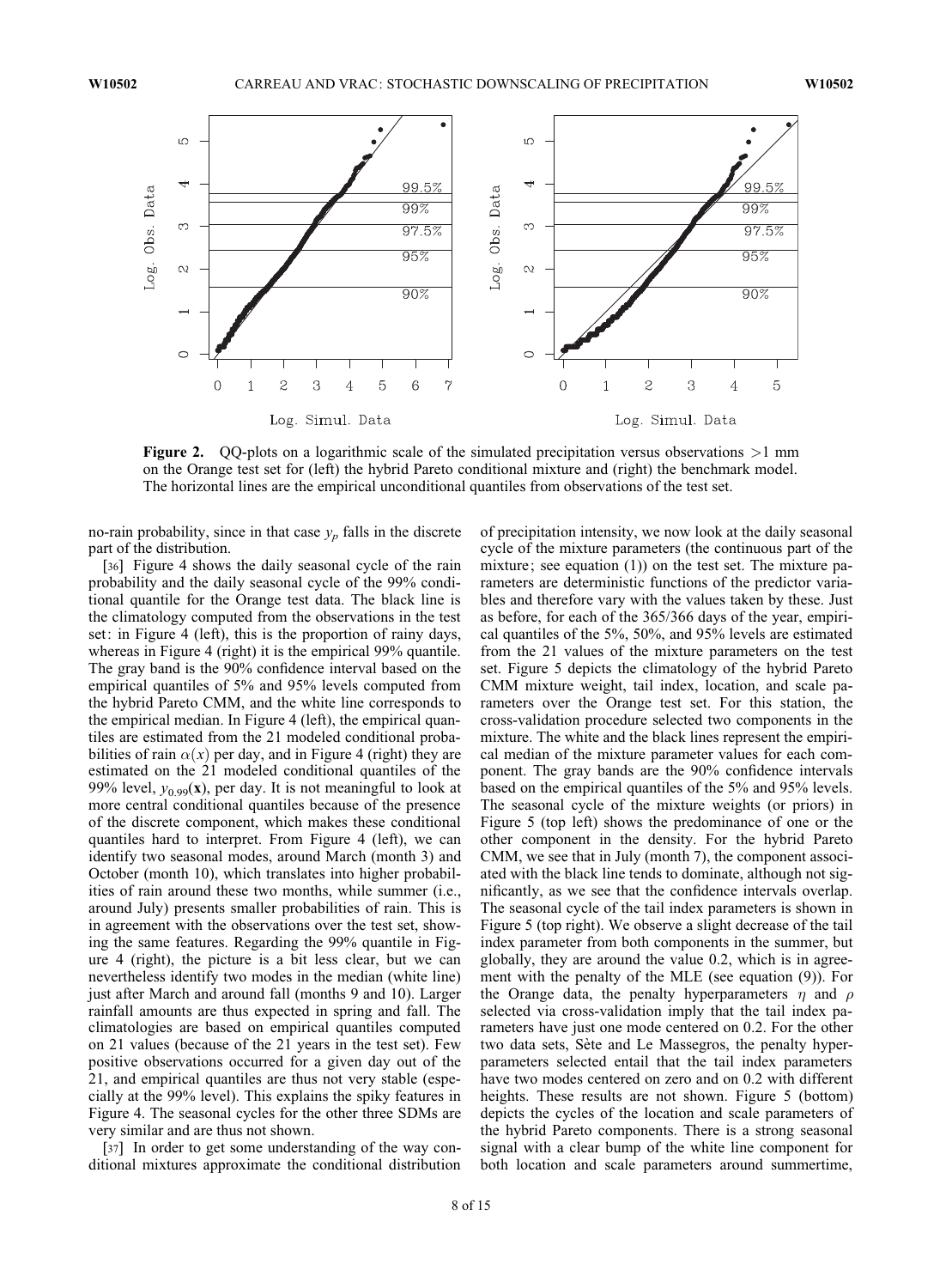

**Figure 3.** Logarithm of the proportion of (left) wet spells and (right) dry spells of at least *k* days for the Orange test data (dots) together with 90% empirical confidence interval (gray band) from (top) the hybrid Pareto CMM and (bottom) the benchmark model. The predictor variables allow implicit modeling of serial dependence of rainfall occurrence and provide similar spell probabilities in all four downscaling models.

thereby providing a larger probability of high-intensity rainfall. Keeping in mind that this continuous mixture density is conditional on the fact that it rains  $(Y > 0)$ , it means that when it rains, the rainfall intensity is potentially high. However, we saw in Figure 4 (left) that the probability of rain reaches a low in the middle of summer. This reflects common knowledge about rainfall in this area of France: summer rain is rare but intense.

[38] As a means of comparing the log-normal versus the hybrid Pareto CMMs, we also include the climatologies of the log-normal conditional mixture parameters on the Orange test data; see Figure 6. In this case as well, two components were selected via cross-validation. From the climatology of the mixture weights in Figure 6 (top), we observe a pattern similar to the one of the hybrid Pareto CMM: one of the components dominates in the summer. In this case, the difference is more accentuated. The lognormal distribution has two parameters,  $\mu$  and  $\sigma^2$ , which are directly linked to the Gaussian parameters. However, unlike the Gaussian, they do not represent the expectation and the variance of the log-normal. So instead of the  $\mu$  and  $\sigma^2$ , we have computed the climatologies of the expectation and the variance of the log-normal components, which are given by  $e^{\mu + \sigma^2/2}$  and  $e^{2\mu + \sigma^2} (e^{\sigma^2} - 1)$ , respectively. These are plotted in Figure 6 (middle and bottom). In summer, we see the same bump as in Figure 5 (bottom), albeit less pronounced for the expectations (Figure 6, middle). However, the values taken by the variance (Figure 6, bottom) are much higher: the full 90% confidence interval takes values up to about 600, which makes for a standard deviation up to about 25. This means that the tail is not heavy enough to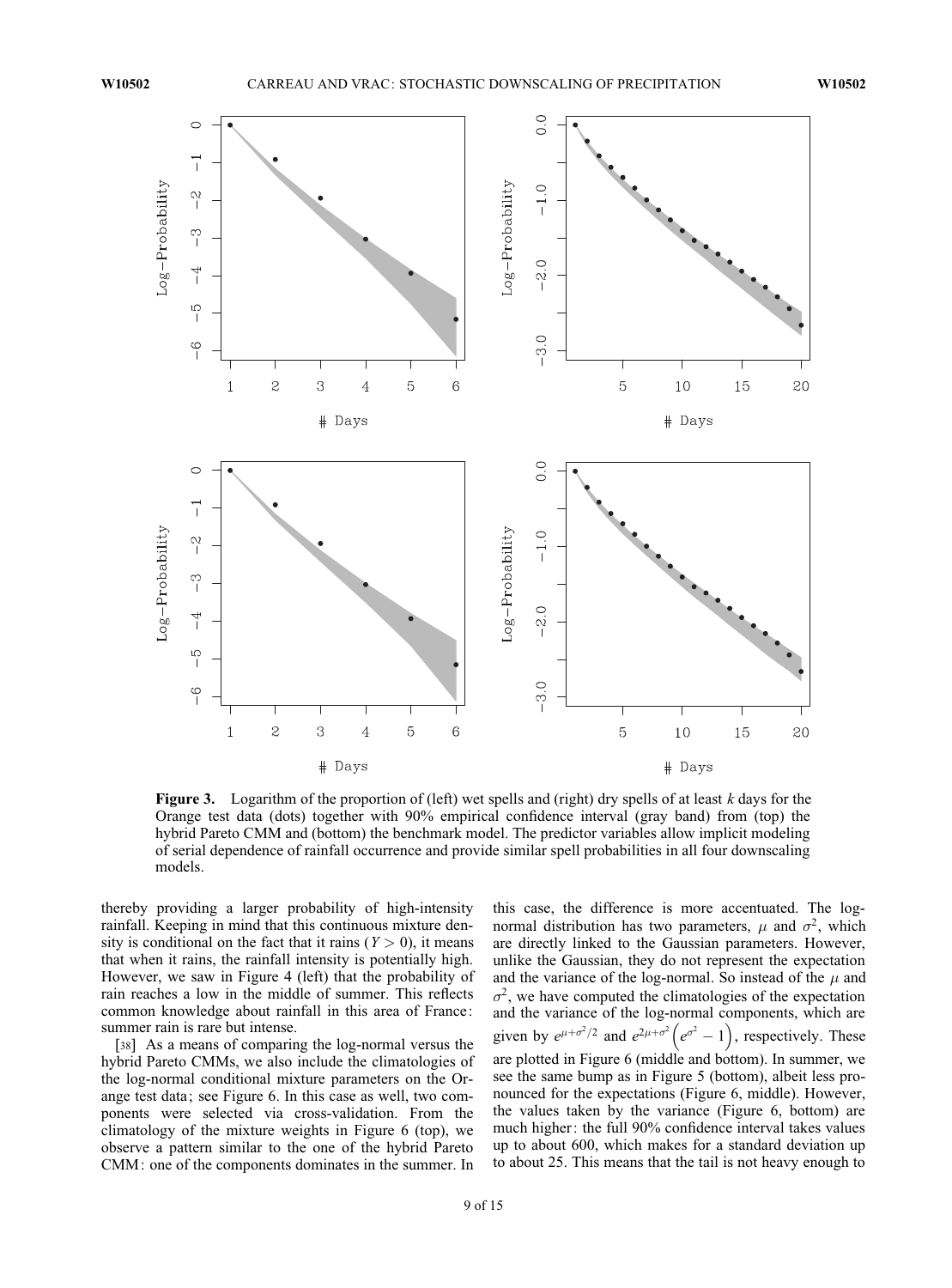

Figure 4. Daily seasonal cycles of (left) the rain occurrence probability and (right) the 99% quantile from the observations (black line) together with an empirical 90% confidence interval (gray band) and median (white line) from the hybrid Pareto conditional mixture for the Orange station test data. Peaks in the seasonal cycle of the occurrence process are visible in spring and fall.



**Figure 5.** Daily seasonal cycles of the hybrid Pareto conditional mixture parameters (top left to bottom right: mixture weights  $\pi_j$ , tail index parameters  $\xi_j$ , location parameters  $\mu_j$ , and scale parameters  $\sigma_j$ ) together with an empirical 90% confidence interval. The mixture has two components whose parameters are represented by the black and white lines.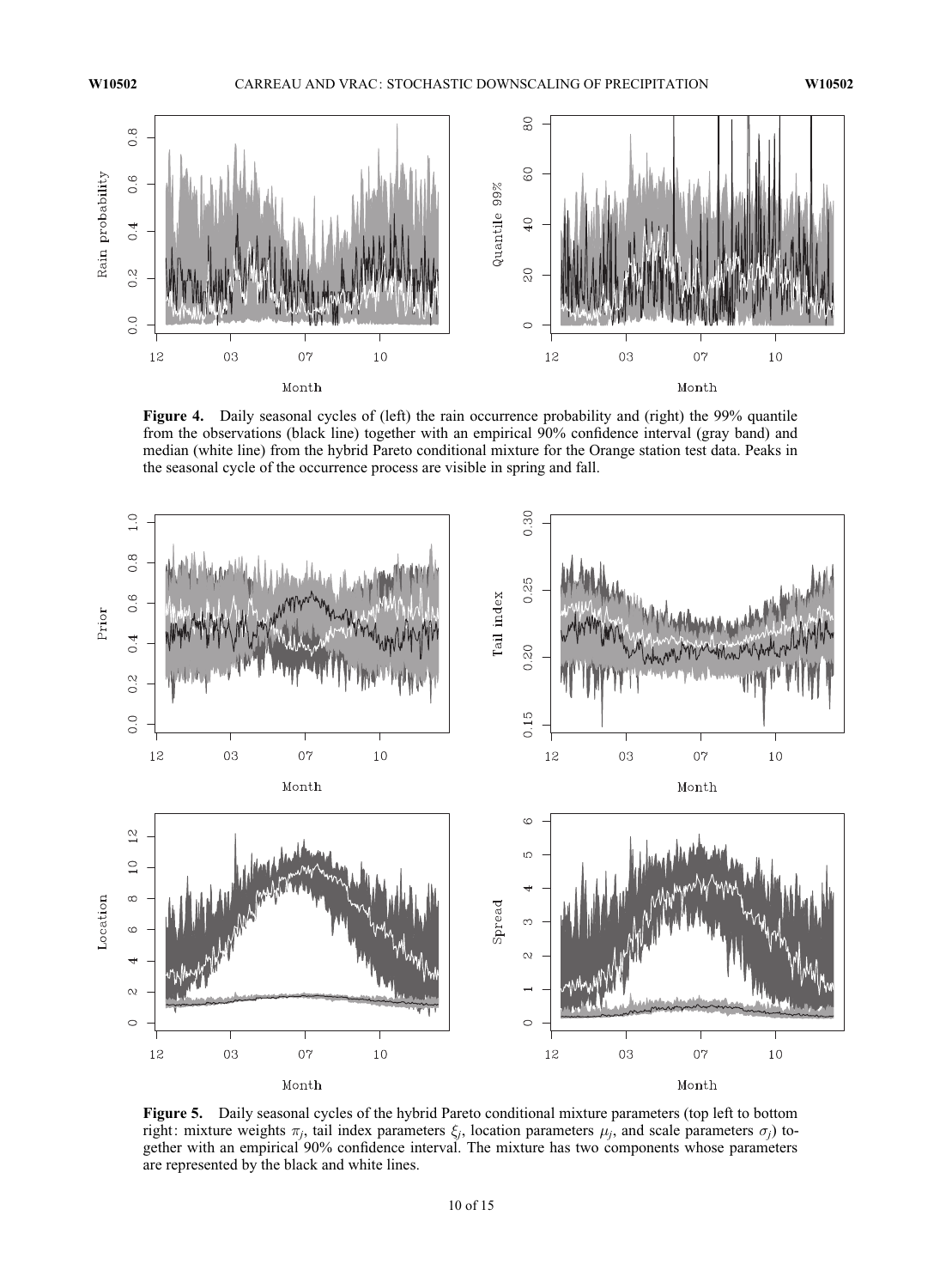

**Figure 6.** Daily seasonal cycles of the log-normal conditional (top) mixture weights  $\pi_j$ , (middle) component expectations  $e^{\mu_j + \sigma_j^2/2}$ , and (bottom) component variances  $e^{2\mu_j + \sigma_j^2} \left( e^{\sigma_j^2} - 1 \right)$  together with an empirical 90% confidence interval. The mixture has two components whose parameters are represented by the black and white lines.

correctly represent rainfall. To compensate, the log-normal conditional mixture needs to inflate the variance of one of the components in order to take properly extreme rainfalls into account. We also note that the component with large location and scale in the summer has the largest prior. Therefore, the log-normal CMM is not very realistic. The hybrid Pareto CMM, because of the tail index parameters, does not need to increase the variance. However, the finetuning of the penalty term of the MLE (see equation (9)) requires some extra care and greatly influences the final model.

# **4.3. Analyses of Conditional Events**

[39] This section concerns analyses of two specific rain events at the Orange station from the test set: the wet spell with the highest volume of rain (322 mm on 8–9 September 2002) and the longest wet spell (9 days, from 24 April 1993 to 2 May 1993). Our goal is to check whether the SDMs' continuous part can capture rainfall intensity during particularly severe events that might be challenging to reproduce. Results are shown for the hybrid Pareto CMM only. In Figure 7, modeled conditional quantiles of the 95%, 99%, and 99.9% levels, i.e.,  $y_{0.95}(x)$ ,  $y_{0.99}(x)$ , and  $y_{0.999}(x)$ , are shown in light, medium, and dark gray, respectively, for the hybrid Pareto CMM for these two rain events. The black vertical lines represent the observed precipitation on each day. We can see how the hybrid Pareto CMM adapts to the atmospheric conditions that yield a sequence of dry days or little rain, then a high or long volume of precipitation, and then back to a drier period. If the model is right, we expect the observed precipitation to be below the quantile level  $p \times 100\%$  of the time. In other words, we expect the observed precipitation to exceed the modeled conditional 99.9% quantile on average 0.01%, which means, given the test set size, about one observation. The largest observation in the training set for the Orange station is 137 mm, whereas the largest observation in the test set is 220 mm. The latter appears at the date 09/08 in Figure 7 (left) and corresponds to a quantile level of 99.99% according to the hybrid Pareto CMM. On average, the tested SDMs are pretty accurate with regard to conditional quantile modeling; see Table 3.

[40] Another way to look at the evolution of the model through a rain event is by looking directly at the conditional densities, which are associated with different atmospheric conditions, that is, for different predictors. More precisely, we depicted the conditional densities of *Y* given the predictors *x* and given that  $Y > 0$ . For the conditional mixtures, it corresponds to the continuous part of the mixture in equation (1):  $\alpha(\mathbf{x})\phi_0(y; \psi_\omega(\mathbf{x}))$ . These conditional densities are illustrated in Figure 8 for the hybrid Pareto CMM on the wet spell with the highest volume of rain in the Orange test data. This is the same rain event as in Figure 7 for the conditional confidence intervals. Figure 8 (left) shows the central part of the conditional densities, while Figure 8 (right) represents the upper tails in logarithmic scale. Each curve corresponds to a different day, which is connected in the legend with the amount of rain observed on that day. The days in the legend are presented in chronological order (from top to bottom). We see from Figure 8 (left) that the density of the rain intensity is very low, almost flat, for days where no precipitation occurred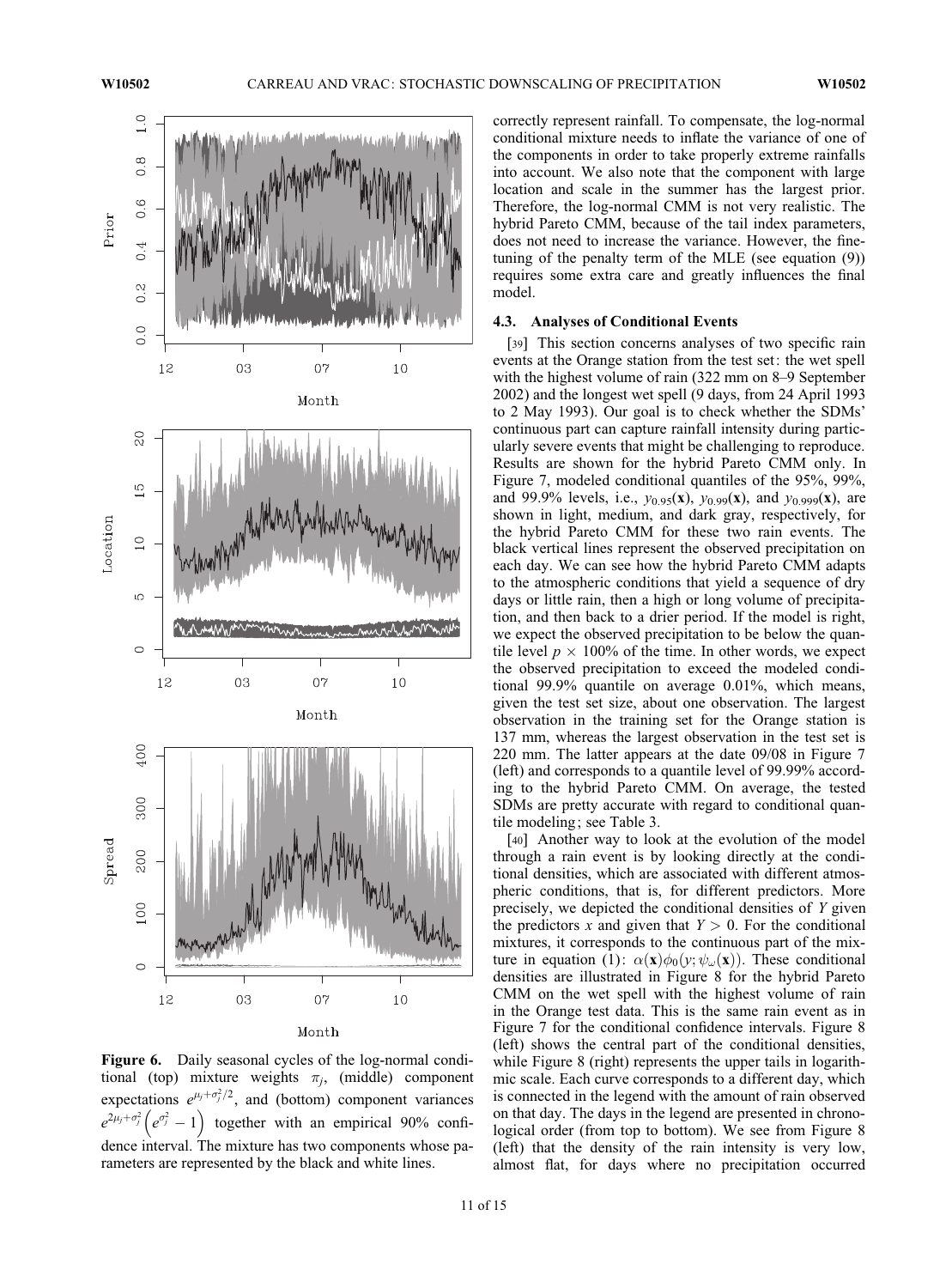

**Figure 7.** Hybrid Pareto conditional mixture: conditional quantiles  $y_{0.95}(\mathbf{x})$  (light gray),  $y_{0.99}(\mathbf{x})$  (medium gray), and  $y_0$ <sub>999</sub>(**x**) (dark gray) on (left) the wet spell with the highest volume of rain and (right) the longest wet spell from the Orange test data. Vertical lines represent the observed precipitation. The largest observed rainfall, 220 mm on 8 September (Figure 7, left), corresponds to a quantile level of 99.99% for the hybrid Pareto CMM.

(curves in warm hues). The corresponding tails in Figure 8 (right) decrease rapidly. The yellow curve, which is the last day with zero precipitation preceding the wet spell, is an exception; this density curve is similar to the density curves of the intense wet days (in green hues). For the days of heavy rains, the upper tail of the conditional density is heavier. We performed similar analyses on the other data sets and with the other three SDMs. There are differences (not shown) caused by the choice of the statistical model for rainfall intensity and reflecting the underlying assumptions. For instance, during an intense rain event, the upper tails of the Gaussian mixture density curves decrease much more rapidly than the upper tails of the hybrid Pareto CMM, indicating a lesser risk of extreme rainfalls for the Gaussian CMM. In general, from these analyses, we see that the conditional mixture model is very responsive to a change in atmospheric conditions. The mixture parameters change to adjust the shape of the distribution of precipitation in a consistent way (heavier upper tail is associated with extreme rainfalls).

## **5. Conclusions and Discussion**

[41] The focus of this paper is on conditional mixture models (CMMs), which to our knowledge, are used for the first time in a downscaling context and open interesting ways to study the interactions between large- and small-scale climate variables. CMMs are flexible stochastic downscaling models: a discrete component in the mixture serves to simulate the occurrence process, whereas the continuous mixture part simulates the intensity process. The continuous mixture is made of either one of the following types of component: Gaussian, log-normal, or hybrid Pareto. The mixture parameters, i.e., mixture weights and both discrete and continuous components parameters, are functions of predictor variables (including large-scale information) and are computed by means of neural networks. CMMs extend the two-component mixture proposed initially by *Williams* [1998], which has a discrete component like CMMs to model the occurrence process but relies on a single density, the Gamma, for the rainfall intensity process. This simpler model, which was used in a downscaling context [*Haylock et al.*, 2006; *Cawley et al.*, 2007], acted as a benchmark model.

**Table 3.** Percentage of Observations Below Estimated Quantiles of Various Probability Levels ( $p = 0.05, 0.5, 0.9, 0.0975, 0.99$ , 0.999) for the Hybrid Pareto, Gaussian, and Log-normal CMMs and the Benchmark Model for the Three Rain Gauge Stations on the Test Set<sup>a</sup>

|              | Hybrid Pareto | Gaussian     | Log-normal | Benchmark |  |  |  |
|--------------|---------------|--------------|------------|-----------|--|--|--|
| Orange       |               |              |            |           |  |  |  |
| $p = 0.05$   |               | $\mathbf{0}$ |            |           |  |  |  |
| $p = 0.5$    | 44.1          | 50.9         | 45         | 46.3      |  |  |  |
| $p = 0.9$    | 88.6          | 88.8         | 89.6       | 89.9      |  |  |  |
| $p = 0.95$   | 94.2          | 94.7         | 94.4       | 94.9      |  |  |  |
| $p = 0.975$  | 96.4          | 97.2         | 96.7       | 96.8      |  |  |  |
| $p = 0.99$   | 98.5          | 98.9         | 98.5       | 98.5      |  |  |  |
| $p = 0.999$  | 99.7          | 99.8         | 99.8       | 99.6      |  |  |  |
| Sète         |               |              |            |           |  |  |  |
| $p = 0.05$   |               |              |            |           |  |  |  |
| $p = 0.5$    | 47.8          | 51.4         | 48.9       | 47.4      |  |  |  |
| $p = 0.9$    | 89.6          | 89.7         | 90.6       | 91.7      |  |  |  |
| $p = 0.95$   | 94.3          | 95.1         | 94.6       | 95.1      |  |  |  |
| $p = 0.975$  | 97.4          | 97.7         | 97.5       | 97.5      |  |  |  |
| $p = 0.99$   | 98.8          | 99.1         | 98.9       | 98.9      |  |  |  |
| $p = 0.999$  | 99.7          | 100          | 99.9       | 99.7      |  |  |  |
| Le Massegros |               |              |            |           |  |  |  |
| $p = 0.05$   | 8.3           | 16.7         | 15.6       | 9.7       |  |  |  |
| $p = 0.5$    | 47.6          | 48.7         | 48.4       | 50.4      |  |  |  |
| $p = 0.9$    | 89.1          | 89.2         | 89.0       | 89.8      |  |  |  |
| $p = 0.95$   | 95.0          | 95.0         | 95.2       | 95.1      |  |  |  |
| $p = 0.975$  | 97.4          | 97.5         | 97.6       | 97.2      |  |  |  |
| $p = 0.99$   | 99.0          | 98.9         | 99.0       | 98.5      |  |  |  |
| $p = 0.999$  | 99.9          | 99.9         | 99.9       | 99.8      |  |  |  |

<sup>a</sup>Missing values are because the estimated quantiles fall in the discrete part of the distribution. If the model is correct, the percentage of observations should be close to  $p \times 100$ .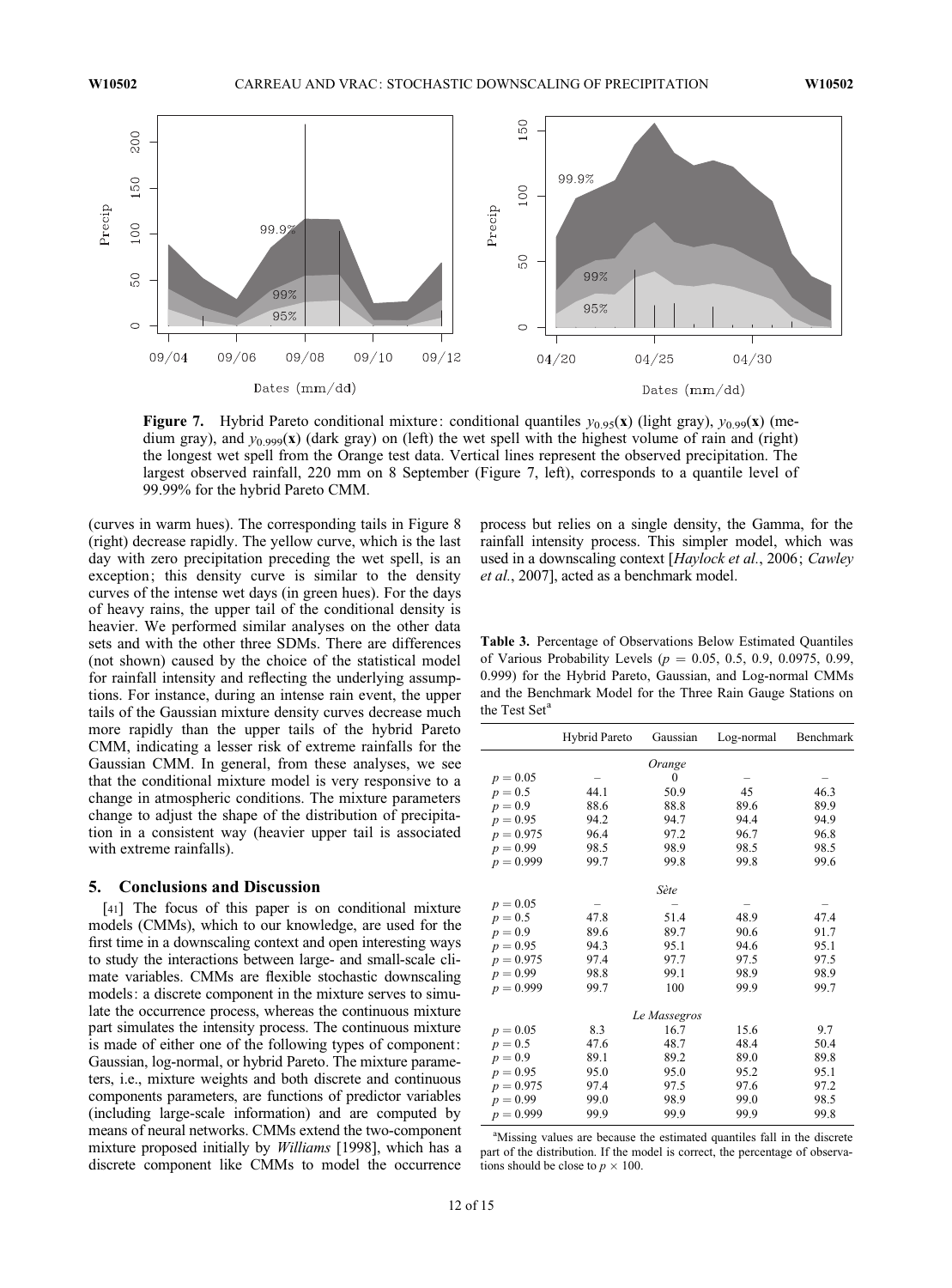

**Figure 8.** (left) Central part and (right) upper tail in logarithmic scale of the conditional densities  $\alpha(\mathbf{x})\phi_0(y;\psi_\omega(\mathbf{x}))$  for the hybrid Pareto CMM day by day for a period comprising the wet spell with the highest volume of rain in the test Orange data (same period as in Figure 7, left). Each daily density is represented with a different color, which is represented in the legend in chronological order, from top to bottom, with the amount of rainfall observed on that day.

[42] We draw the following conclusions from our analyses of the three stations in the French Mediterranean area. First, conditional mixture models have a clear advantage over the benchmark model in terms of flexibility to represent both the central and the extremal part of rainfall intensity distribution. Second, modeling the occurrence process separately with a discrete component allows the implicit introduction of serial dependence through the predictor variables and hence the reproduction of wet and dry spell sequences. Finally, the choice of component in CMMs depends on the data. In our case, Gaussian components are not well suited. Log-normal CMMs offer a good performance and are more straightforward to implement than hybrid Pareto CMMs. However, the assumption of heavy tails of the hybrid Pareto CMM seems more realistic for the precipitation data considered in this work.

[43] The downscaling models considered in this work are all weather generators: they downscale the whole conditional distribution of precipitation from which we can answer all kind of questions. (1) Conditional quantiles can be computed, and from these, climatologies can be examined and confidence intervals can be constructed. (2) Conditional densities give insight into the influence of the atmospheric information on the distribution of precipitation. (3) It is easy to simulate rainfall and check whether the features of observed precipitation, such as wet and dry spells, are well captured by the models.

[44] Although conditional mixtures are rather complex models, some understanding of the modeling mechanisms can be gained by looking at the climatologies of the mixture parameters as functions of the covariates. We believe that the multiple benefits from the conditional mixtures compensate for the extra work of implementation. Note that a package in the R language [*R Development Core Team*, 2010] named CondMixt has been developed for this study and should be made available in the near future.

[45] This study has multiple perspectives and future works. For example, the choice of appropriate predictors

should be made with care and requires further analyses. In this paper, our goal was to illustrate and compare the performances and advantages of the proposed downscaling models. We provided the downscaling models with a decent set of predictors without looking for the best set of predictors. The results from the hyperparameter selection for the mixtures show that single-component models are inadequate. This could indicate that more than one component is required, but it could also be due to inappropriate selection of predictors. Hence, although the comparisons between models are fair, a more complete set of predictors describing better the physical processes at play could yield more accurate statistical properties and simulations for all models.

[46] Another interesting perspective would be to evaluate climate change in precipitation according to these downscaling models. For this, we need to validate the use of GCM outputs as predictors in CMMs trained on reanalysis data. Indeed, this is essential to assess the reliability of the ''couple'' (GCM and CMM) and to give confidence in their present projections before applying CMMs to downscale distributions of rainfall under various potential future greenhouse gas emission scenarios. This would help us to evaluate the impact of climate change on very important features of rainfall, such as (interannual or statistical) variability, seasonality, or extremes.

[47] Finally, a challenging extension of this downscaling approach would be to take into account spatial dependencies between different rain gauges. This would allow joint modeling of precipitation at multiple sites with multivariate CMMs. Possible approaches to model the spatial dependence structure of precipitation include the use of copulas [*Nelsen*, 2006] and the approach suggested by *Cannon* [2008] to change the error function in order to encourage the model to match the observed covariance matrix. The resulting coherent spatial simulations should preserve observed dependencies and would provide tools to understand their temporal evolutions during a control time period,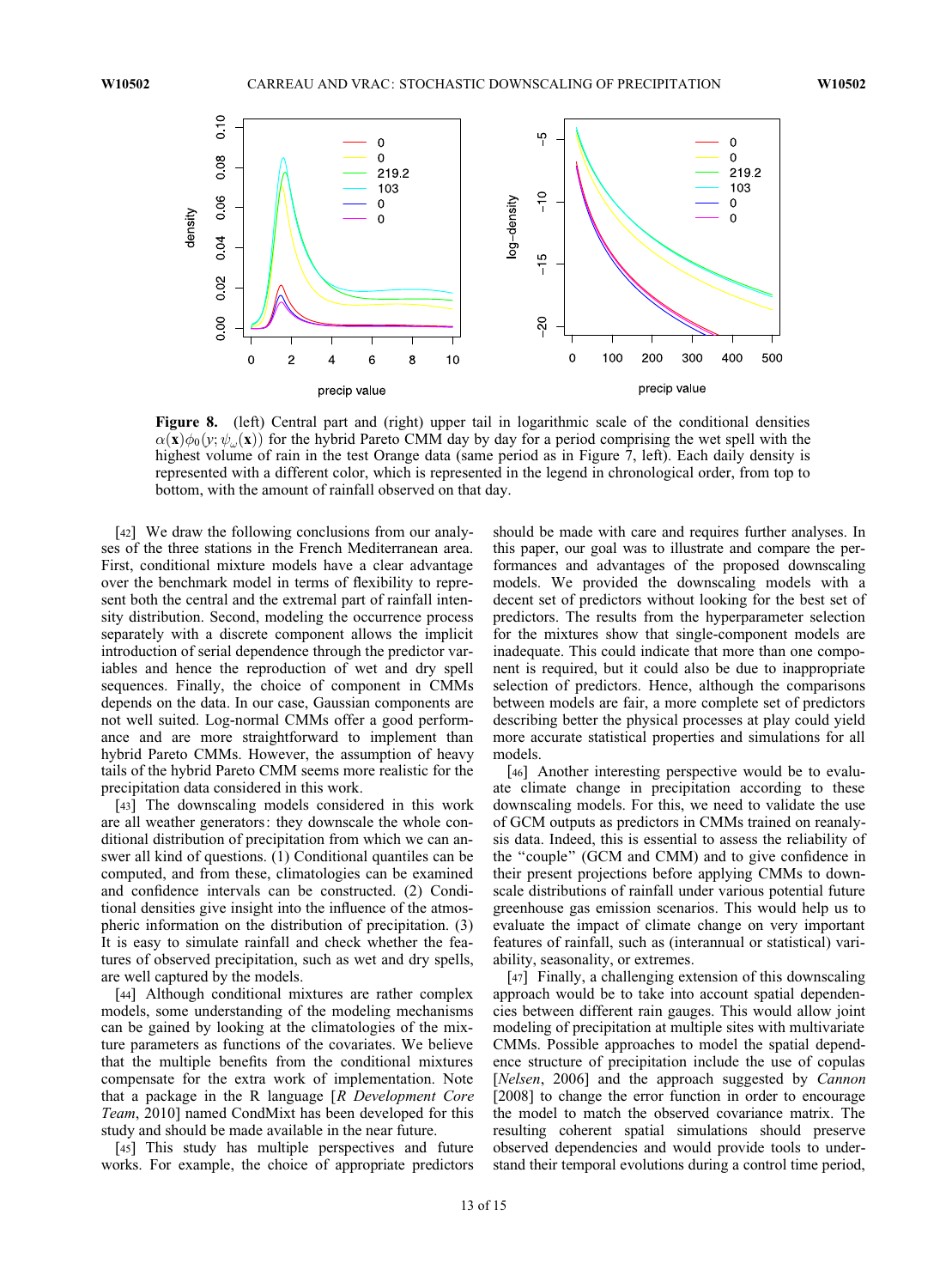past or future climate, completing the information brought by CMMs to study the many facets of climate changes.

[48] **Acknowledgments.** The authors thank the AssimileX and ACQWA project teams. M. Vrac has been partly funded by the GIS-REGYNA project. J. Carreau has been partly funded by the Fonds québecois de la recherche sur la nature et les technologies (FQRNT).

### **References**

- Bellone, E., J. P. Hughes, and P. Guttorp (2000), A hidden Markov model for downscaling synoptic atmospheric patterns to precipitation amounts, *Clim. Res.*, *15*, 1–12.
- Bishop, C. M. (1994), Mixture density networks, technical report, Aston Univ., Birmingham, U. K.
- Bishop, C. M. (1995), *Neural Networks for Pattern Recognition*, Clarendon, Oxford, U. K.
- Busuioc, A., R. Tomozeiu, and C. Cacciamani (2008), Statistical downscaling model based on canonical correlation analysis for winter extreme precipitation events in the Emilia-Romania region, *Int. J. Climatol.*, *28*, 449–464.
- Cannon, A. J. (2008), Probabilistic multisite precipitation downscaling by an expanded Bernouilli-Gamma density network, *J. Hydrometeorol.*, *9*, 1284–1300.
- Cannon, A. J. (2011), Quantile regression neural networks: Implementation in R and application to precipitation downscaling, *Comput. Geosci.*, *37*(9), 1277–1284.
- Cannon, A. J., and P. H. Whitfield (2002), Downscaling recent streamflow conditions in British Columbia, Canada using ensemble neural network models, *J. Hydrol.*, *259*, 136–151.
- Carreau, J., and Y. Bengio (2009a), A hybrid Pareto model for asymmetric fat-tailed data: The univariate case, *Extremes*, *12*, 53–76.
- Carreau, J., and Y. Bengio (2009b), A hybrid Pareto mixture for conditional asymmetric fat-tailed distributions, *IEEE Trans. Neural Networks*, *20*(7), 1087–1101.
- Carreau, J., P. Naveau, and E. Sauquet (2009), A statistical rainfall-runoff mixture model with heavy-tailed components, *Water Resour. Res.*, *45*, W10437, doi:10.1029/2009WR007880.
- Cawley, G. C., G. J. Janacek, M. R. Haylock, and S. R. Dorling (2007), Predictive uncertainty in environmental modelling, *Neural Networks*, *20*, 537–549.
- Cho, H.-K., K. P. Bowman, and G. R. North (2004), A comparison of Gamma and lognormal distributions for characterizing satellite rain rates from the tropical rainfall measuring mission, *J. Appl. Meteorol.*, *43*, 1586–1597.
- Coles, S. G., and M. J. Dixon (1999), Likelihood-based inference for extreme value models, *Extremes*, *2*, 5–23.
- Delrieu, G., et al. (2005), The catastrophic flash-flood event of 8–9 September 2002 in the Gard region, France: A first case study for the Cévennes Vivarais Mediterranean hydrometeorological observatory, *J. Hydrometeorol.*, *6*(1), 34–52.
- Embrechts, P., C. Kluppelberg, and T. Mikosch (1997), *Modelling Extremal Events*, Springer, New York.
- Friederichs, P. (2010), Statistical downscaling of extreme precipitation events using extreme value theory, *Extremes*, *13*, 109–132.
- Friederichs, P., and A. Hense (2007), Statistical downscaling of extreme precipitation events using censored quantile regression, *Mon. Weather Rev.*, *135*, 2365–2378.
- Frigessi, A., O. Haug, and H. Rue (2002), A dynamic mixture model for unsupervised tail estimation without threshold selection, *Extremes*, *5*, 219–235.
- Gardes, L., and S. Girard (2010), Conditional extremes from heavy-tailed distributions: An application to the estimation of extreme rainfall return levels, *Extremes*, *13*, 177–204.
- Ghosh, S., and P. P. Mujumdar (2008), Statistical downscaling of GCM simulations to streamflow using relevance vector machine, *Adv. Water Resour.*, *31*(1), 132–146.
- Gladstone, R., et al. (2005), Mid-Holocene NAO: A PMIP2 model intercomparison, *Geophys. Res. Lett.*, *32*, L16707, doi:10.1029/2005GL023596.
- González-Rouco, J. F., H. Heyen, E. Zorita, and F. Valero (2000), Agreement between observed rainfall trends and climate change simulations in the southwest of Europe, *J. Clim.*, *13*, 3057–3065.
- Goubanova, K., V. Echevin, B. Dewitte, F. Codron, K. Takahashi, P. Terray, and M. Vrac (2010), Statistical downscaling of sea-surface wind over the Peru-Chile upwelling region: Diagnosing the impact of climate change from the IPSL-CM4 model, *Clim. Dyn.*, *36*(7–8), 1365–1378.
- Haylock, M. R., G. C. Cawley, C. Harpham, R. L. Wilby, and C. M. Goodess (2006), Downscaling heavy precipitation over the United Kingdom: A comparison of dynamical and statistical methods and their future scenarios, *Int. J. Climatol.*, *26*, 1397–1415.
- Hewitson, B. (1994), Regional climates in the GISS general circulation model: Surface air temperature, *J. Clim.*, *7*(2), 283–303.
- Hewitson, B. C., and R. G. Crane (1996), Climate downscaling: Techniques and application, *Clim. Res.*, *7*, 85–95.
- Hornik, K. M. (1991), Approximation capabilities of multilayer feedforward networks, *Neural Networks*, *4*, 251–257.
- Hosking, J. R. M., J. R. Wallis, and E. F. Wood (1985), Estimation of the generalized extreme-value distribution by the method of probabilityweighted moments, *Technometrics*, *27*, 251–261.
- Huth, R. (2001), Disaggregating climatic trends by classification of circulation patterns, *J. Climatol.*, *21*, 135–153.
- Huth, R. (2002), Statistical downscaling of daily temperature in central Europe, *J. Clim.*, *15*, 1731–1742.
- Huth, R., S. Kliegrová, and L. Metelka (2008), Non-linearity in statistical downscaling: Does it bring an improvement for daily temperature in Europe?, *J. Climatol.*, *28*, 465–477.
- Intergovernmental Panel on Climate Change (2007a), *Contribution of Working Group I to the Fourth Assessment Report of the Intergovernmental Panel on Climate Change*, edited by S. Solomon et al., Cambridge Univ. Press, Cambridge, U. K.
- Intergovernmental Panel on Climate Change (2007b), *Contribution of Working Group II to the Fourth Assessment Report of the Intergovernmental Panel on Climate Change*, edited by M. L. Parry et al., Cambridge Univ. Press, Cambridge, U. K.
- Jolliffe, I. T. (1986), *Principal Component Analysis*, Springer, New York.
- Kalnay, E., et al. (1996), The NCEP/NCAR 40-year reanalysis project, *Bull. Am. Meteorol. Soc.*, *77*(3), 370–471.
- Klein Tank, A. M. G., et al. (2002), Daily dataset of 20th-century surface air temperature and precipitation series for the European climate assessment, *Int. J. Climatol.*, *22*, 1441–1453.
- Maraun, D., et al. (2010), Precipitation downscaling under climate change: Recent developments to bridge the gap between dynamical models and the end user, *Rev. Geophys.*, *48*, RG3003, doi:10.1029/2009RG000314.
- McLachlan, G., and D. Peel (2000), *Finite Mixture Model*, John Wiley, New York.
- McNeil, A. J. (1997), Estimating the tails of loss severity distributions using extreme value theory, *Astin Bull.*, *27*, 117–137.
- Nelsen, R. B. (2006), *An Introduction to Copulas*, Springer, New York.
- Pickands, J. (1975), Statistical inference using extreme order statistics, *Ann. Stat.*, *3*, 119–131.
- Priebe, C. E. (1994), Adaptive mixtures, *J. Am. Stat. Assoc.*, *89*, 796–806.
- R Development Core Team (2010), *R: A Language and Environment for Statistical Computing*, R Found. for Stat. Comput., Vienna.
- Rumelhart, D. E., G. E. Hinton, and R. J. Williams (1986), Learning internal representations by error propagation, in *Parallel Distributed Processing: Explorations in the Macrostructure of Cognition*, vol. 1, pp. 318–362, MIT Press, Cambridge, Mass.
- Sailor, D. J., and X. Li (1999), A semi-empirical downscaling approach for predicting regional temperature impacts associated with climatic change, *J. Clim.*, *12*, 103–114.
- Salameh, T., P. Drobinski, M. Vrac, and P. Naveau (2009), Statistical downscaling of near surface wind field over complex terrain in southern France, *Meteorol. Atmos. Phys.*, *103*, 253–265.
- Schnur, R., and D. Lettenmaier (1998), A case study of statistical downscaling in Australia using weather classification by recursive partitioning, *J. Hydrol.*, *212–213*, 362–379.
- Schwarz, G. (1978), Estimating the dimension of a model, *Ann. Stat.*, *6*, 461–464.
- Semenov, M. A. (2007), Development of high-resolution UKCIP02-based climate change scenarios in the UK, *Agric. For. Meteorol.*, *144*, 127–138.
- Semenov, M. A., and E. M. Barrow (1997), Use of a stochastic weather generator in the development of climate change scenarios, *Clim. Res.*, *35*, 397–414.
- Semenov, M. A., R. J. Brooks, E. M. Barrow, and C. W. Richardson (1998), Comparison of the WGEN and the LARS-WG stochastic weather generators in diverse climates, *Clim. Res.*, *10*, 95–107.
- Snell, S. E., S. Gopal, and R. K. Kaufmann (2000), Spatial interpolation of surface air temperatures using artificial neural networks: Evaluating their use for downscaling GCMs, *J. Clim.*, *13*, 886–895.
- Vrac, M., and P. Naveau (2007), Stochastic downscaling of precipitation: From dry events to heavy rainfalls, *Water Resour. Res.*, *43*, W07402, doi:10.1029/2006WR005308.